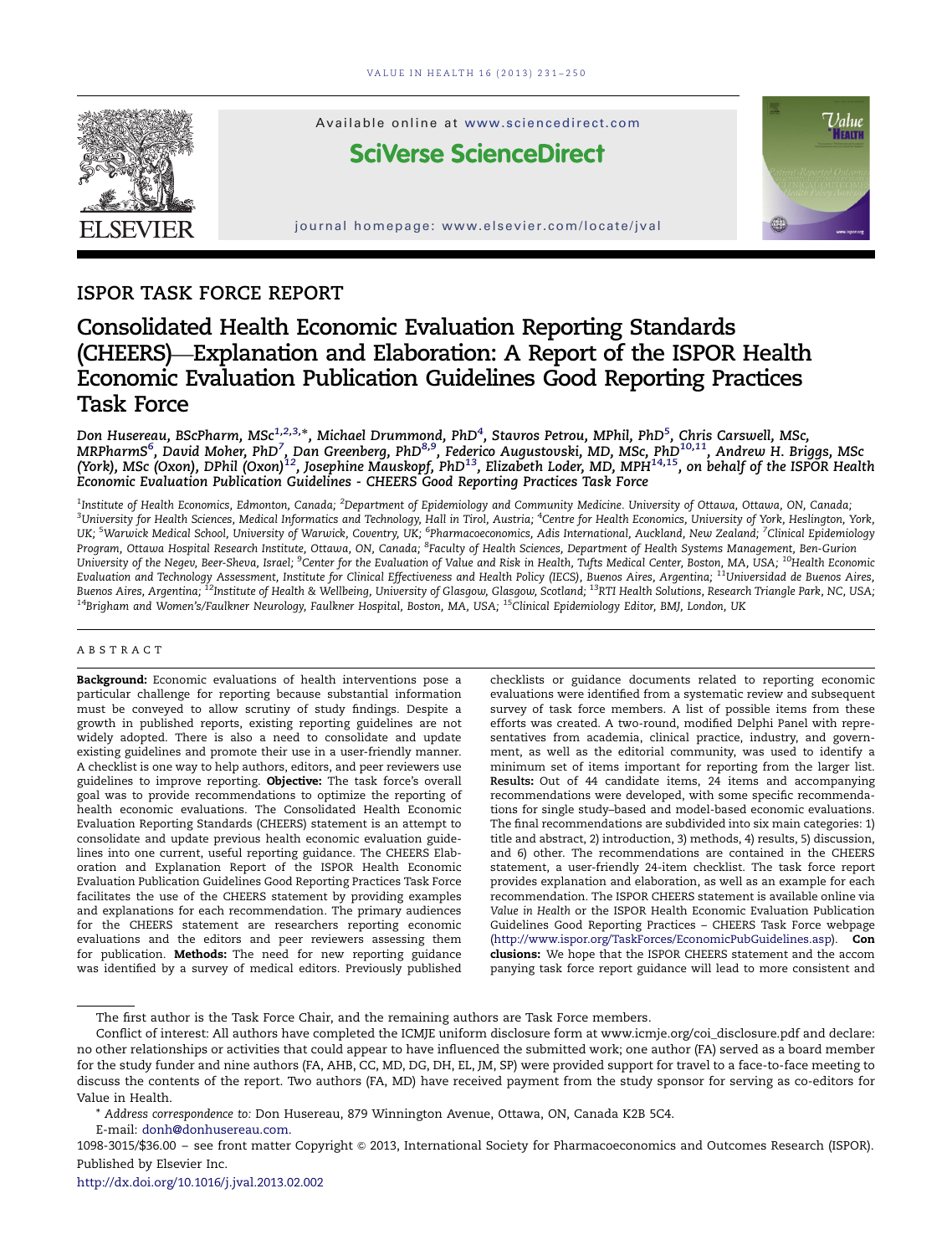transparent reporting, and ultimately, better health decisions. To facilitate wider dissemination and uptake of this guidance, we are copublishing the CHEERS statement across 10 health economics and medical journals. We encourage other journals and groups to consider endorsing the CHEERS statement. The author team plans to review the checklist for an update in 5 years.

#### Background to the Task Force

The ISPOR Health Economic Evaluation Publication Guidelines Good Reporting Practices Task Force was approved by the ISPOR Board of Directors in 2009 to develop guidance to improve the reporting of health economic evaluations. Task force membership was comprised of health economic journal editors and content experts from around the world.

The task force met bimonthly via teleconference and in person at ISPOR annual meetings and congresses to develop reporting guidance based on a modified Delphi Panel process. A group of international experts representing academia, biomedical journal editors, the pharmaceutical industry, government decision makers, and those in clinical practice were invited to participate. Forty-seven participants, including task force members, completed the two-round Delphi Panel. See [Appendix 1](#page-16-0) in Supplemental Materials found at [http://dx.doi.org/10.1016/j.jval.](dx.doi.org/10.1016/j.jval.2013.02.002) [2013.02.002](dx.doi.org/10.1016/j.jval.2013.02.002) for composition of the task force and Delphi Panel participants, as well as the Delphi Panel process.

The task force submitted their first draft to the ISPOR Health Economic Evaluation Publication Guidelines Good Reporting Practices Task Force Review Group.

## Introduction

#### Definition and Use of Health Economic Evaluation

Health economic evaluations are conducted to inform health care resource allocation decisions. Economic evaluation has been defined as ''the comparative analysis of alternative courses of action in terms of both their costs and their consequences'' [\[1\].](#page-16-0) All economic evaluations assess costs, but approaches to measuring and valuing the consequences of health interventions may differ (Box 1). Economic evaluations have been widely applied in health policy, including the assessment of prevention programs (such as vaccination, screening, and health promotion), diagnostics, treatment interventions (such as drugs and surgical procedures), organization of care, and rehabilitation. Structured

Keywords: biomedical research/methods, biomedical research/ standards, costs and cost analysis, guidelines as topic/standards, humans, publishing/standards.

Copyright © 2013, International Society for Pharmacoeconomics and Outcomes Research (ISPOR). Published by Elsevier Inc.

Written comments were submitted by 24 reviewers. The report was revised and re-titled Consolidated Health Economic Evaluation Reporting Standards (CHEERS) at a face-to-face meeting of the task force in May 2012. The revised CHEERS report was presented at the ISPOR 17th Annual International Meeting in Washington, DC. Oral comments were considered, the report revised again, and a final draft was submitted to ISPOR's membership for comments in January 2013.

All comments were considered by the task force and addressed as appropriate for a consensus statement and report. Collectively, the task force received a total of 179 written comments submitted by 48 ISPOR members. All written comments are published on the ISPOR Health Economic Evaluation Publication Guidelines Good Reporting Practices Task Force – CHEERS webpage on the ISPOR website: [http://www.ispor.org/TaskForces/EconomicPub](http://www.ispor.org/TaskForces/EconomicPubGuidelines.asp) [Guidelines.asp](http://www.ispor.org/TaskForces/EconomicPubGuidelines.asp) that can also be accessed via the Research menu on ISPOR's home page: <http://www.ispor.org/>. Reviewers who submitted written comments are acknowl edged in a separate listing on this webpage as well.

The ISPOR CHEERS Statement was endorsed and simultaneously published by 9 journals in late March 2013.

abstracts of published economic evaluations can be found in a number of publicly available databases, such as the Health Economic Evaluations Database (HEED) [\[2\],](#page-16-0) the National Health Service Economic Evaluation Database (NHS EED) [\[3\],](#page-16-0) and the Tufts Cost-Effectiveness Analysis Registry [\[4\]](#page-16-0). Economic evaluations are increasingly used for decision making and are an important component of health technology assessment programs internationally [\[5\].](#page-16-0)

## Reporting Challenges and Shortcomings in Health Economic Evaluations

Compared with clinical studies that report only the consequences of an intervention, economic evaluations require more reporting space for additional items, such as resource use, costs,

#### Box 1 – Forms of economic evaluation.

Specific forms of analysis reflect different approaches to evaluating the consequences of health interventions. Health consequences may be estimated from a single analytic (experimental or nonexperimental) study, a synthesis of studies, mathematical modeling, or a combination of modeling and study information. Cost-consequences analyses examine costs and consequences, without attempting to isolate a single consequence or aggregate consequences into a single measure. In cost minimization analysis (CMA), the consequences of compared interventions are required to be equivalent and only relative costs are compared. Cost-effectiveness analysis (CEA) measures consequences in natural units, such as life-years gained, disability days avoided, or cases detected. In a variant of CEA, often called cost-utility analysis, consequences are measured in terms of preference-based measures of health, such as quality-adjusted life-years, or disability-adjusted lifeyears. Finally, in cost-benefit analysis, consequences are valued in monetary units [\[1\].](#page-16-0)

Readers should be cautioned that an economic evaluation might be referred to as a ''cost-effectiveness analysis'' or "cost-benefit analysis" even if it does not strictly adhere to the definitions above. Multiple forms may also exist within a single evaluation. Different forms of analysis provide unique advantages or disadvantages for decision making. The Consolidated Health Economic Evaluation Reporting Standards (CHEERS) statement can be used with any form of economic evaluation.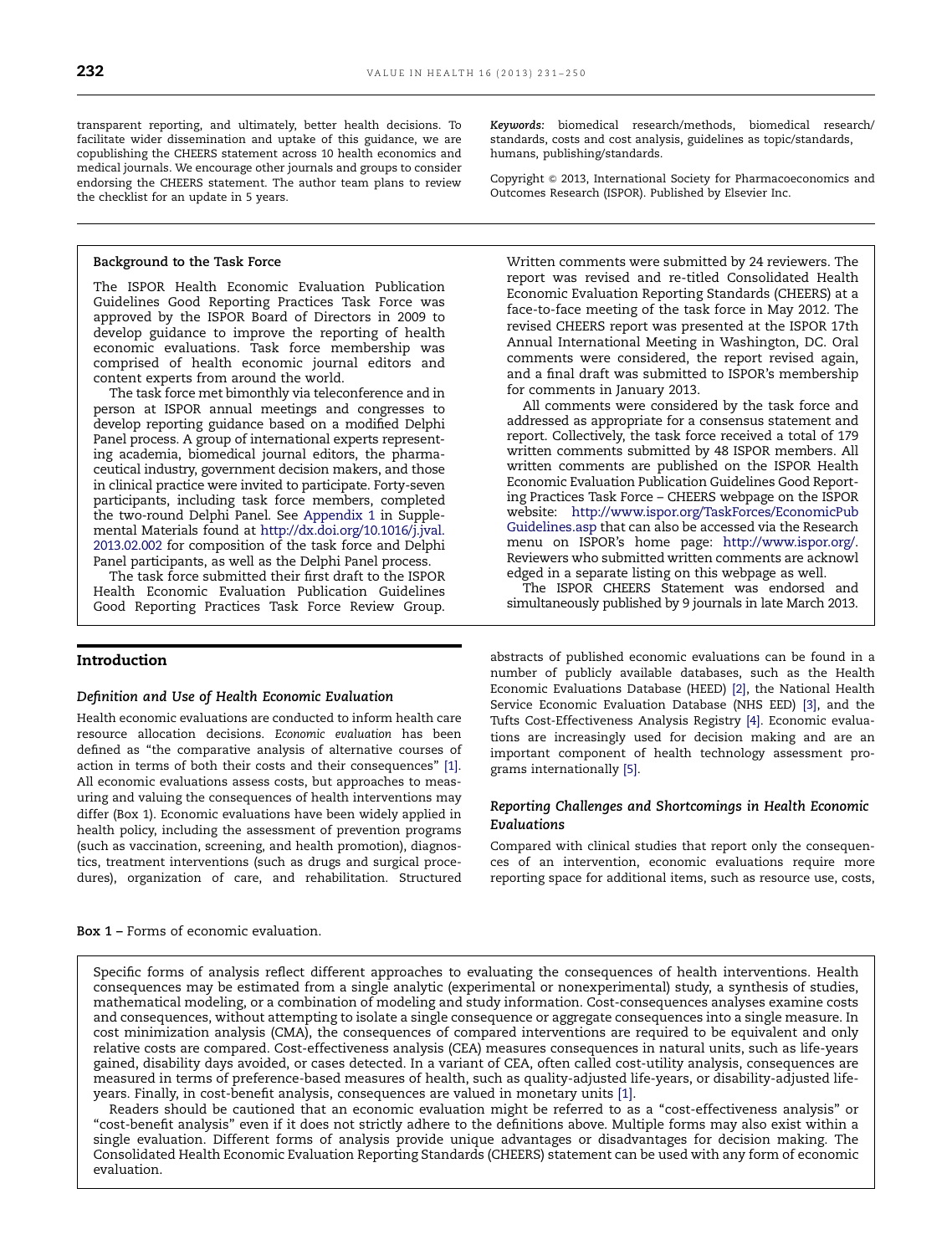<span id="page-2-0"></span>preference-related information, and cost-effectiveness results. This creates challenges for editors, peer reviewers, and those who wish to scrutinize a study's findings [\[6\]](#page-16-0). There is evidence that the quality of reporting of economic evaluations varies widely, and could potentially benefit from improved quality assurance mechanisms [\[7,8](#page-16-0)].

Transparency and structure in reporting is especially relevant for health economic evaluations because 1) the number of published studies continues to grow [\[9\]](#page-16-0); 2) there are significant opportunity costs from decisions based on misleading study findings; and 3) outside of economic evaluations conducted alongside clinical trials, there are no widely implemented mechanisms for warehousing data to allow for independent interrogation, such as ethics review proceedings, regulator dossiers, or study registries. Instead, independent analysis may rely on the record keeping of individual investigators.

Even with existing measures to promote transparency for other study types, such as trial registries, biomedical journal editors have increasingly promoted and endorsed the use of reporting guidelines and checklists to improve reporting. Endorsement of guidelines by journals has been shown to improve reporting [\[10\]](#page-16-0). The combination of the risk of making costly decisions due to poor reporting and the lack of mechanisms that promote accountability makes transparency in reporting economic evaluations especially important and a primary concern among journal editors and decision makers [\[6,11](#page-16-0)].

### Aim and Scope

The aim of the ISPOR Consolidated Health Economic Evaluation Reporting Standards (CHEERS) statement is to provide recommendations in a checklist to optimize reporting of health economic evaluations. The need for contemporary reporting guidance for economic evaluations was recently identified by researchers and biomedical journal editors [\[12\]](#page-16-0). The CHEERS statement attempts to consolidate and update previous efforts [\[13–24\]](#page-16-0) into a single useful reporting standard. The CHEERS statement is not intended

to prescribe how economic evaluations should be conducted; rather, analysts should have the freedom to innovate or make their own methodological choices. Its objective is to ensure that these choices are clear to reviewers and readers. Therefore, the CHEERS statement could be used to examine the quality of reporting, but it is not intended to assess the quality of conduct. Other checklists have been developed for this purpose [\[25\]](#page-16-0).

The primary audiences for the CHEERS statement are researchers conducting economic evaluations and the editors and peer reviewers of the journals in which they intend to publish. We hope the CHEERS statement, which consists of a 24-item checklist and accompanying recommendations on the minimum amount of information to be included when reporting economic evaluations, is a useful and practical tool for these audiences and will improve reporting and, in turn, health and health care decisions.

#### Methods

The task force's approach in developing this report was based on recommendations for developers of reporting guidelines [\[26\]](#page-16-0) and was modeled after other similar efforts [\[27–29](#page-16-0)]. First, the need for new guidance was identified by a task force examining priorities for quality improvement of economic evaluations and a survey of members of the World Association of Medical Editors. Of the 965 members surveyed, 55 journals with a largely (72%) international readership responded [\[12\]](#page-16-0). Ninety-one percent of the respondents indicated that they would use a standard if one were widely available [\[12\]](#page-16-0). Second, previously published checklists or guidance documents related to reporting economic evaluations were identified from a systematic review and discussion among task force members [\[30\].](#page-16-0) Table 1 provides a list of those published guidelines identified, including some developed through a similar consensus approach [\[13–15\]](#page-16-0).

Items identified in these reports were used to create a preliminary list of items. The task force, consisting of 10 members with considerable experience in journal editorship, reporting guideline

## Table 1 – Published guidelines and reporting checklists\* for economic evaluation.

| First author                                                                     | Year | Description                                                                        | Checklist?     | Main<br>items<br>(n) |
|----------------------------------------------------------------------------------|------|------------------------------------------------------------------------------------|----------------|----------------------|
| Task Force on Principles for Economic Analysis<br>of Health Care Technology [13] | 1995 | Consensus panel—Organized by Leonard Davis<br>Institute                            | Yes            | 12                   |
| Drummond [15]                                                                    | 1996 | Consensus panel-Instructions for authors to<br><b>BMJ</b>                          | <b>Yes</b>     | 35                   |
| Gold/Siegel [14,16]                                                              | 1996 | Consensus panel-US Public Health Service<br>Appointed                              | <b>Yes</b>     | 37                   |
| Nuijten [17]                                                                     | 1998 | Specific to modeling studies                                                       | N <sub>0</sub> | 12                   |
| Vintzileos [18]                                                                  | 2004 | Economic evaluation in obstetrics                                                  | Yes            | 33                   |
| Drummond [19]                                                                    | 2005 | Suggestions for improving generalizability and<br>uptake of studies                | N <sub>o</sub> | 10                   |
| Ramsey [20]                                                                      | 2005 | ISPOR Task Force guidance for economic<br>evaluation alongside clinical trials     | <b>Yes</b>     | 14                   |
| Goetghebeur [21]                                                                 | 2008 | Suggestions for structured reporting to improve<br>decision making                 | <b>Yes</b>     | 11                   |
| Davis [22]                                                                       | 2010 | Economic evaluation of fall prevention<br>strategies                               | <b>Yes</b>     | 10                   |
| Petrou [23,24]                                                                   | 2011 | General guidance for economic evaluation<br>alongside modeling and clinical trials | N <sub>0</sub> | 7                    |

- Readers will note that checklists and guidance for the conduct of economic evaluations (e.g., The Consensus on Health Economic Criteria (CHEC) List, The Quality of Health Economic Studies (QHES) List, and The Pediatrics Quality Appraisal Questionnaire (PQAQ)) are not included in this review.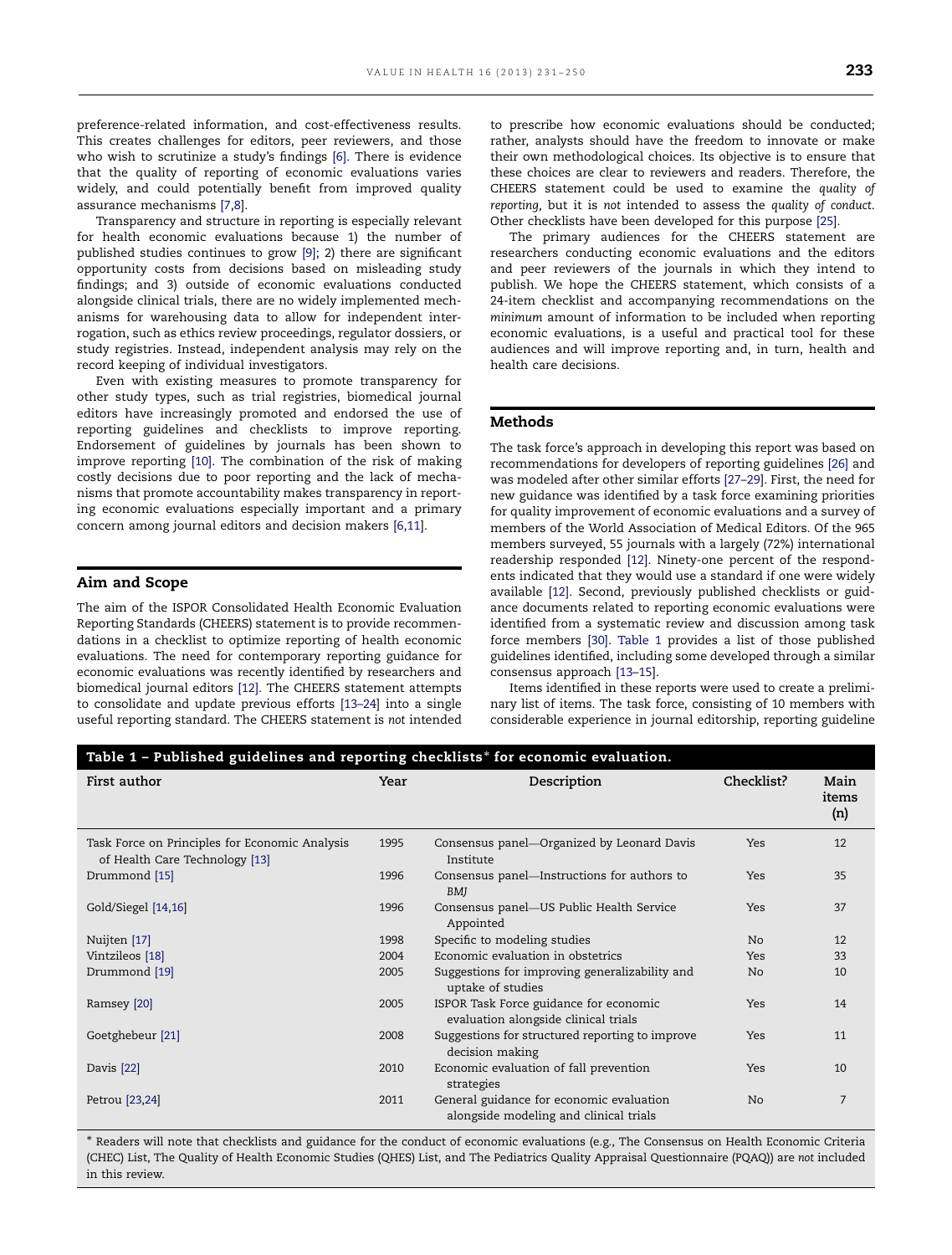development, decision modeling, and conducting health economic evaluation, was asked to review and finalize the list. Task force members were then asked to nominate a purposive sample of possible candidates for a Delphi Panel with a focus on finding participants representative of different primary work environments and geographic locations. The ten task force members and 37 participants taking the survey ( $n = 47$ ) included a broad international representation from academia, clinical practice, industry, and government, with many holding editorial positions at health economic, outcomes research, and other medical journals (see [Appendix 1](#page-16-0) in Supplemental Materials found at [http://dx.](dx.doi.org/10.1016/j.jval.2013.02.002) [doi.org/10.1016/j.jval.2013.02.002\)](dx.doi.org/10.1016/j.jval.2013.02.002). Panelists were invited to partic ipate by e-mail and directed to a Web-based survey.

The survey consisted of an instructions page and three separate sections: the first for personal information, the second to score candidate reporting items, and the third to comment on the survey or to suggest additional items. Items were numbered and arranged according to typical article sections (e.g., title, abstract, and introduction). Task force members piloted the Delphi survey process.

In total, 44 items were circulated to participants in round 1 of the Delphi Process. Each item was accompanied by a description and suggested direction(s). For example, with the item "Discount Rate and Rationale,'' the following description was included: ''If applicable, report and justify the discount rate used to calculate present values of costs and/or health outcomes.''

In round 1, participants scored the importance of items by using a 10-point Likert scale (anchored from 1, not important, to 10, very important). They could also provide a rationale or provide information for their score in text. In addition, they rated their ability to judge the importance of each item on the basis of their current knowledge (1, not confident, to 3, very confident). Participant responses were recorded in an electronic spreadsheet. One author (DH) then collated comments and initiated a second survey round with additional information about item ranks, averages weighted by rater confidence, nonweighted averages, median scores, and associated distributions.

In round 2 of the survey, items with a weighted average score of more than 8 were labeled ''included.'' Items with a weighted average score of more than 6 were labeled ''possible.'' Cutoff thresholds for the selection of items were based on previous reporting guideline efforts. While all items were included in the second round of the survey, participants were informed that items labeled "possible" would be candidates for the final checklist only if they received a higher score. Items with a score of 6 or less after round 2 were labeled ''rejected'' and not considered for the final checklist. Items appeared in order of ranked importance, based on the weighted average scores. Respondents were asked to revisit their scores and revise or provide a reason if necessary. Itemspecific comments from round 1 were included below each ranked item in the second survey round so that participants could see all the comments an item received. Participants could also see additional statistics (i.e., nonweighted scores, ranks, and interquartile ranges) as well as the score that the participant gave the item in the first round. Thirty-five participants completed round 2.

Participants were given 14 days each to complete the survey's first and second rounds. An e-mail reminder was sent to those who had not completed the survey round. At the task force faceto-face consensus meeting held in early May 2012 in Boston, MA, task force members reviewed all comments submitted by the Delphi Panel participants on items not rejected after two rounds. Although 28 items were initially considered "included," and another 12 considered "possible," it was decided, on the basis of the opinion of the task force members and qualitative feedback on the survey, that some overlap and consolidation was required to shorten the checklist to a more user-friendly 24 items. Comments and the survey score results were made available to task force members in advance of this meeting.

Based on these deliberations, a consensus list of recommendations was developed. A first draft of the CHEERS checklist was presented at the ISPOR 17th Annual International Meeting held in June 2012 in Washington, DC. The checklist was subsequently revised on the basis of comments.

The revised draft was circulated to the  $200+$  member ISPOR Health Economic Evaluation Publication Guidelines Task Force - CHEERS Review Group and to the Delphi Panel participants surveyed in the research project. Written comments were submitted by 24 reviewers. All comments were reviewed by the task force and addressed as appropriate. The final product is the explanation and elaboration report prepared by task force members.

## How to Use This Report

The examples and explanations in this report are intended to facilitate an understanding of the checklist items and recommendations. In the section below, each item from the CHEERS statement checklist ([Table 2](#page-4-0)) is given along with its accompanying recommendation. An illustrative example of the recommendation follows along with an explanation as to the importance of the item, including empirical evidence to support the claim if available. Items and recommendations are subdivided into six main categories: 1) title and abstract, 2) introduction, 3) methods, 4) results, 5) discussion, and 6) other. A copy of the checklist can be found on the ISPOR Health Economic Evaluation Publication Guidelines Good Reporting Practices Task Force - CHEERS webpage [\(http://www.ispor.org/TaskForces/EconomicPubGuidelines.asp\)](http://www.ispor.org/TaskForces/EconomicPubGuidelines.asp).

## Checklist Items

The CHEERS statement assumes that the amount of information required for adequate reporting will exceed conventional space limits of most journal reports. Therefore, in making our recommendations, we assume that authors and journals will make some information available to readers by using online appendices and other means where required.

To encourage dissemination and use of a single international standard for reporting, the CHEERS statement is being simultaneously published in biomedical journals endorsing the recommendations including BMC Medicine, BMJ, BJOG: An International Journal of Obstetrics and Gynaecology, Clinical Therapeutics, Costeffectiveness and Resource Allocation, The European Journal of Health Economics, International Journal of Technology Assessment in Health Care, Journal of Medical Economics, Pharmacoeconomics, and Value in Health. These journals were solicited by the task force and represent the largest publishers of economic evaluations and those widely read by the medical community. To facilitate wider dissemination and uptake of this reporting guidance, we encourage other journals, and groups, to consider endorsing CHEERS.

## Title and Abstract

#### Item 1: Title

Recommendation: Identify the study as an economic evaluation, or use more specific terms such as "cost-effectiveness analysis," and describe the interventions compared.

Example: Economic Evaluation of Endoscopic Versus Open Vein Harvest for Coronary Artery Bypass Grafting [\[31\].](#page-16-0)

Explanation: There are at least 1 million research articles published annually [\[32\]](#page-16-0). These articles are indexed in various electronic databases, such as Medline, HEED, and NHS EED. These databases contain journal citations and abstracts for biomedical literature from around the world and are indexed by using a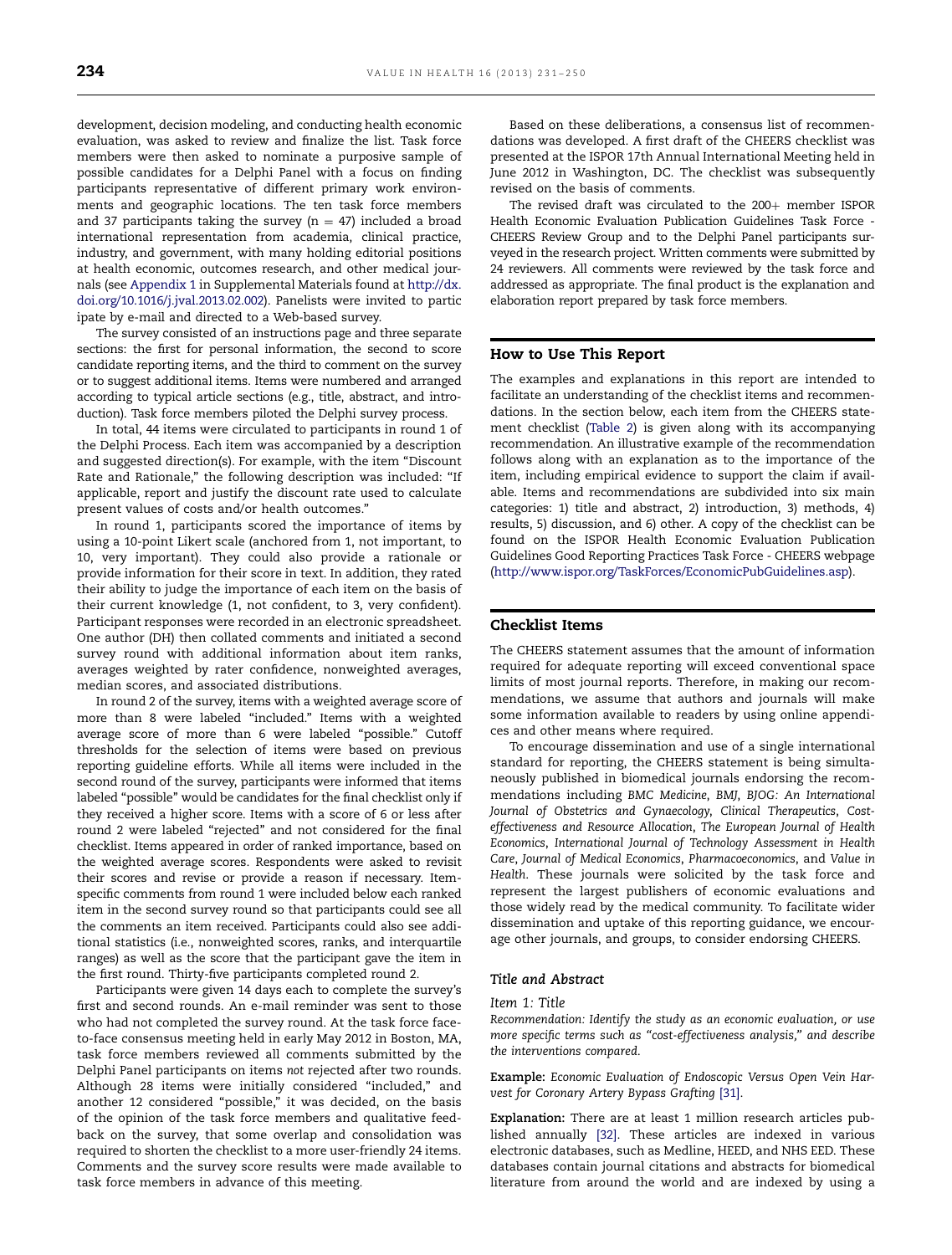| Section/item                                              | <u>to merade</u><br>Item<br>no. | ,,,,,, <sub>5</sub><br>Recommendation                                                                                                                                                                                                                                                                                                                            | Reported on<br>page no./line<br>no. |  |
|-----------------------------------------------------------|---------------------------------|------------------------------------------------------------------------------------------------------------------------------------------------------------------------------------------------------------------------------------------------------------------------------------------------------------------------------------------------------------------|-------------------------------------|--|
| Title and abstract                                        |                                 |                                                                                                                                                                                                                                                                                                                                                                  |                                     |  |
| Title                                                     | $\mathbf{1}$                    | Identify the study as an economic evaluation, or use more specific<br>terms such as "cost-effectiveness analysis" and describe the<br>interventions compared.                                                                                                                                                                                                    |                                     |  |
| Abstract                                                  | 2                               | Provide a structured summary of objectives, perspective, setting,<br>methods (including study design and inputs), results (including<br>base-case and uncertainty analyses), and conclusions.                                                                                                                                                                    |                                     |  |
| Introduction                                              |                                 |                                                                                                                                                                                                                                                                                                                                                                  |                                     |  |
| Background and objectives                                 | 3                               | Provide an explicit statement of the broader context for the study.<br>Present the study question and its relevance for health policy or<br>practice decisions.                                                                                                                                                                                                  |                                     |  |
| Methods                                                   |                                 |                                                                                                                                                                                                                                                                                                                                                                  |                                     |  |
| Target population and<br>subgroups                        | $\overline{4}$                  | Describe characteristics of the base-case population and subgroups<br>analyzed including why they were chosen.                                                                                                                                                                                                                                                   |                                     |  |
| Setting and location                                      | 5                               | State relevant aspects of the system(s) in which the decision(s)<br>need(s) to be made.                                                                                                                                                                                                                                                                          |                                     |  |
| Study perspective                                         | 6                               | Describe the perspective of the study and relate this to the costs being<br>evaluated.                                                                                                                                                                                                                                                                           |                                     |  |
| Comparators                                               | 7                               | Describe the interventions or strategies being compared and state<br>why they were chosen.                                                                                                                                                                                                                                                                       |                                     |  |
| Time horizon                                              | 8                               | State the time horizon(s) over which costs and consequences are<br>being evaluated and say why appropriate.                                                                                                                                                                                                                                                      |                                     |  |
| Discount rate                                             | 9                               | Report the choice of discount rate(s) used for costs and outcomes and<br>say why appropriate.                                                                                                                                                                                                                                                                    |                                     |  |
| Choice of health outcomes                                 | 10                              | Describe what outcomes were used as the measure(s) of benefit in the<br>evaluation and their relevance for the type of analysis performed.                                                                                                                                                                                                                       |                                     |  |
| Measurement of effectiveness                              | 11a                             | Single study-based estimates: Describe fully the design features of the<br>single effectiveness study and why the single study was a sufficient<br>source of clinical effectiveness data.                                                                                                                                                                        |                                     |  |
|                                                           | 11 <sub>b</sub>                 | Synthesis-based estimates: Describe fully the methods used for the<br>identification of included studies and synthesis of clinical<br>effectiveness data.                                                                                                                                                                                                        |                                     |  |
| Measurement and valuation of<br>preference-based outcomes | 12                              | If applicable, describe the population and methods used to elicit<br>preferences for outcomes.                                                                                                                                                                                                                                                                   |                                     |  |
| Estimating resources and costs                            | 13a                             | Single study-based economic evaluation: Describe approaches used to<br>estimate resource use associated with the alternative<br>interventions. Describe primary or secondary research methods for<br>valuing each resource item in terms of its unit cost. Describe any<br>adjustments made to approximate to opportunity costs.                                 |                                     |  |
|                                                           | 13 <sub>b</sub>                 | Model-based economic evaluation: Describe approaches and data sources<br>used to estimate resource use associated with model health states.<br>Describe primary or secondary research methods for valuing each<br>resource item in terms of its unit cost. Describe any adjustments<br>made to approximate to opportunity costs.                                 |                                     |  |
| Currency, price date, and<br>conversion                   | 14                              | Report the dates of the estimated resource quantities and unit costs.<br>Describe methods for adjusting estimated unit costs to the year of<br>reported costs if necessary. Describe methods for converting costs<br>into a common currency base and the exchange rate.                                                                                          |                                     |  |
| Choice of model                                           | 15                              | Describe and give reasons for the specific type of decision-analytic<br>model used. Providing a figure to show model structure is strongly<br>recommended.                                                                                                                                                                                                       |                                     |  |
| Assumptions                                               | 16                              | Describe all structural or other assumptions underpinning the<br>decision-analytic model.                                                                                                                                                                                                                                                                        |                                     |  |
| Analytic methods                                          | 17                              | Describe all analytic methods supporting the evaluation. This could<br>include methods for dealing with skewed, missing, or censored data;<br>extrapolation methods; methods for pooling data; approaches to<br>validate or make adjustments (e.g., half-cycle corrections) to a<br>model; and methods for handling population heterogeneity and<br>uncertainty. |                                     |  |

## <span id="page-4-0"></span>Table 2 – CHEERS checklist—Items to include when reporting economic evaluations of health interventions.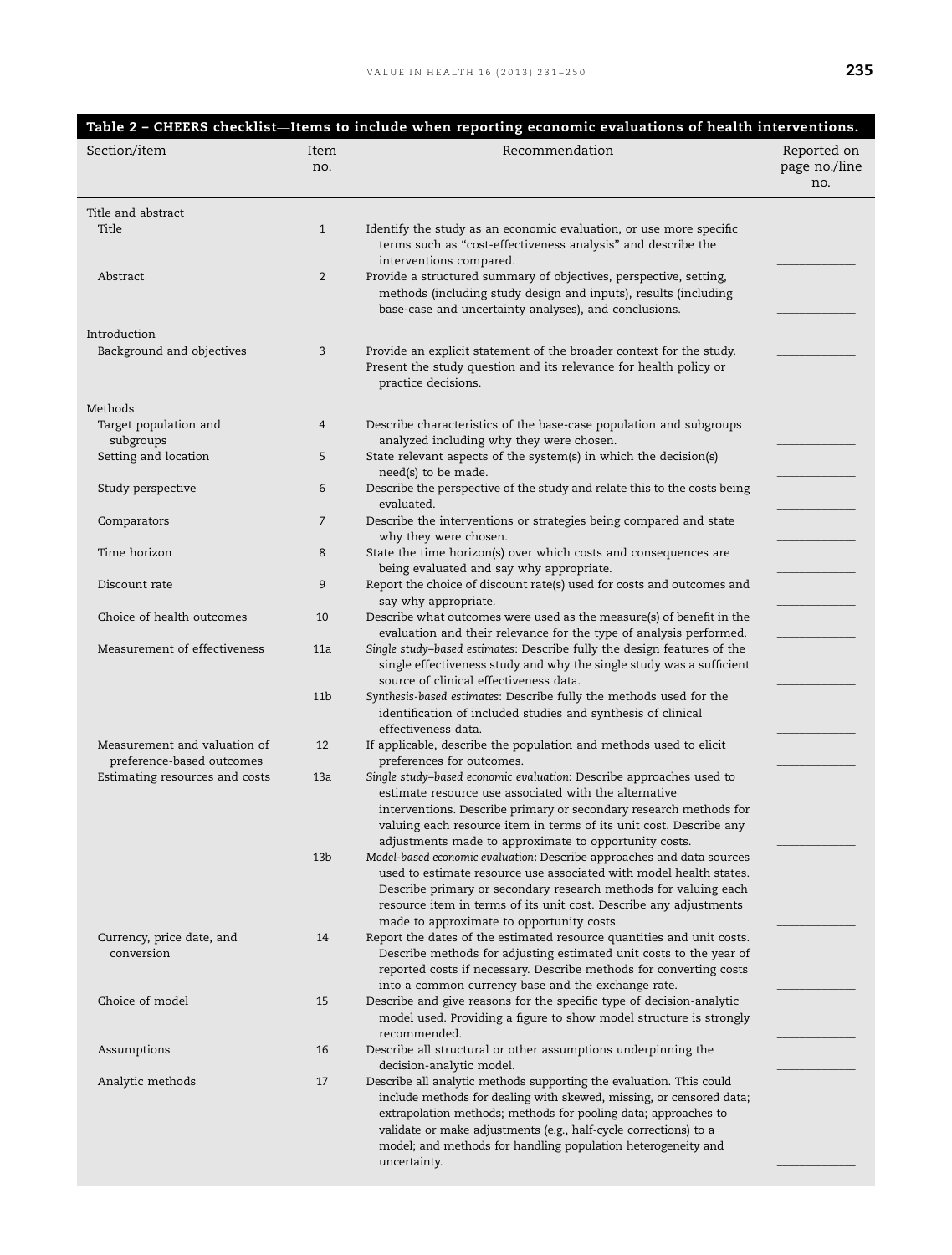| Table 2 - continued                                                        |                 |                                                                                                                                                                                                                                                                                                    |                                     |
|----------------------------------------------------------------------------|-----------------|----------------------------------------------------------------------------------------------------------------------------------------------------------------------------------------------------------------------------------------------------------------------------------------------------|-------------------------------------|
| Section/item                                                               | Item<br>no.     | Recommendation                                                                                                                                                                                                                                                                                     | Reported on<br>page no./line<br>no. |
| Results                                                                    |                 |                                                                                                                                                                                                                                                                                                    |                                     |
| Study parameters                                                           | 18              | Report the values, ranges, references, and if used, probability<br>distributions for all parameters. Report reasons or sources for<br>distributions used to represent uncertainty where appropriate.<br>Providing a table to show the input values is strongly<br>recommended.                     |                                     |
| Incremental costs and outcomes                                             | 19              | For each intervention, report mean values for the main categories of<br>estimated costs and outcomes of interest, as well as mean<br>differences between the comparator groups. If applicable, report<br>incremental cost-effectiveness ratios.                                                    |                                     |
| Characterizing uncertainty                                                 | 20a             | Single study-based economic evaluation: Describe the effects of sampling<br>uncertainty for estimated incremental cost, incremental<br>effectiveness, and incremental cost-effectiveness, together with<br>the impact of methodological assumptions (such as discount rate,<br>study perspective). |                                     |
|                                                                            | 20 <sub>b</sub> | Model-based economic evaluation: Describe the effects on the results of<br>uncertainty for all input parameters, and uncertainty related to the<br>structure of the model and assumptions.                                                                                                         |                                     |
| Characterizing heterogeneity                                               | 21              | If applicable, report differences in costs, outcomes, or cost-<br>effectiveness that can be explained by variations between<br>subgroups of patients with different baseline characteristics or<br>other observed variability in effects that are not reducible by more<br>information.            |                                     |
| Discussion                                                                 |                 |                                                                                                                                                                                                                                                                                                    |                                     |
| Study findings, limitations,<br>generalizability, and current<br>knowledge | 22              | Summarize key study findings and describe how they support the<br>conclusions reached. Discuss limitations and the generalizability of<br>the findings and how the findings fit with current knowledge.                                                                                            |                                     |
| Other                                                                      |                 |                                                                                                                                                                                                                                                                                                    |                                     |
| Source of funding                                                          | 23              | Describe how the study was funded and the role of the funder in the<br>identification, design, conduct, and reporting of the analysis.<br>Describe other nonmonetary sources of support.                                                                                                           |                                     |
| Conflicts of interest                                                      | 24              | Describe any potential for conflict of interest among study<br>contributors in accordance with journal policy. In the absence of a<br>journal policy, we recommend authors comply with International<br>Committee of Medical Journal Editors' recommendations.                                     |                                     |

Note. For consistency, the CHEERS statement checklist format is based on the format of the CONSORT statement checklist.

variety of simple and more advanced terms. Once each article is indexed, databases can be searched. To help the indexers provide the best cataloguing and indexing terms, titles should be precise and describe the content of the report. If authors clearly state in their title that the report provides an economic evaluation and describe the interventions, there is a greater likelihood that the article will be catalogued by using these terms.

Authors are encouraged to use more specific terms that describe the form of analysis, such as "cost-effectiveness analysis" or "costbenefit analysis'' to better inform the reader and clearly identify the report as an economic evaluation. Vague or ambiguous titles run the risk of being inappropriately indexed, making identification more difficult for database searchers. It has been suggested that there is a need to improve methods to better identify economic evaluations because current search approaches lack specificity [\[33\].](#page-16-0)

## Item 2: Abstract

Recommendation: Provide a structured summary of objectives, perspective, setting, methods (including study design and inputs), results (including base-case and uncertainty analyses), and conclusions.

#### Example:

BACKGROUND: The best strategies to screen postmenopausal women for osteoporosis are not clear.

OBJECTIVE: To identify the cost-effectiveness of various screening strategies.

DESIGN: Individual-level state-transition cost-effectiveness model. DATA SOURCES: Published literature.

TARGET POPULATION: U.S. women aged 55 years or older. TIME HORIZON: Lifetime.

PERSPECTIVE: Payer.

INTERVENTION: Screening strategies composed of alternative tests (central dual-energy x-ray absorptiometry [DXA], calcaneal quantitative ultrasonography [QUS], and the Simple Calculated Osteoporosis Risk Estimation [SCORE] tool) initiation ages, treatment thresholds, and rescreening intervals. Oral bisphosphonate treatment was assumed, with a base-case adherence rate of 50% and a 5-year on/off treatment pattern.

OUTCOME MEASURES: Incremental cost-effectiveness ratios (2010 U.S. dollars per quality-adjusted life-year [QALY] gained). RESULTS OF BASE-CASE ANALYSIS: At all evaluated ages,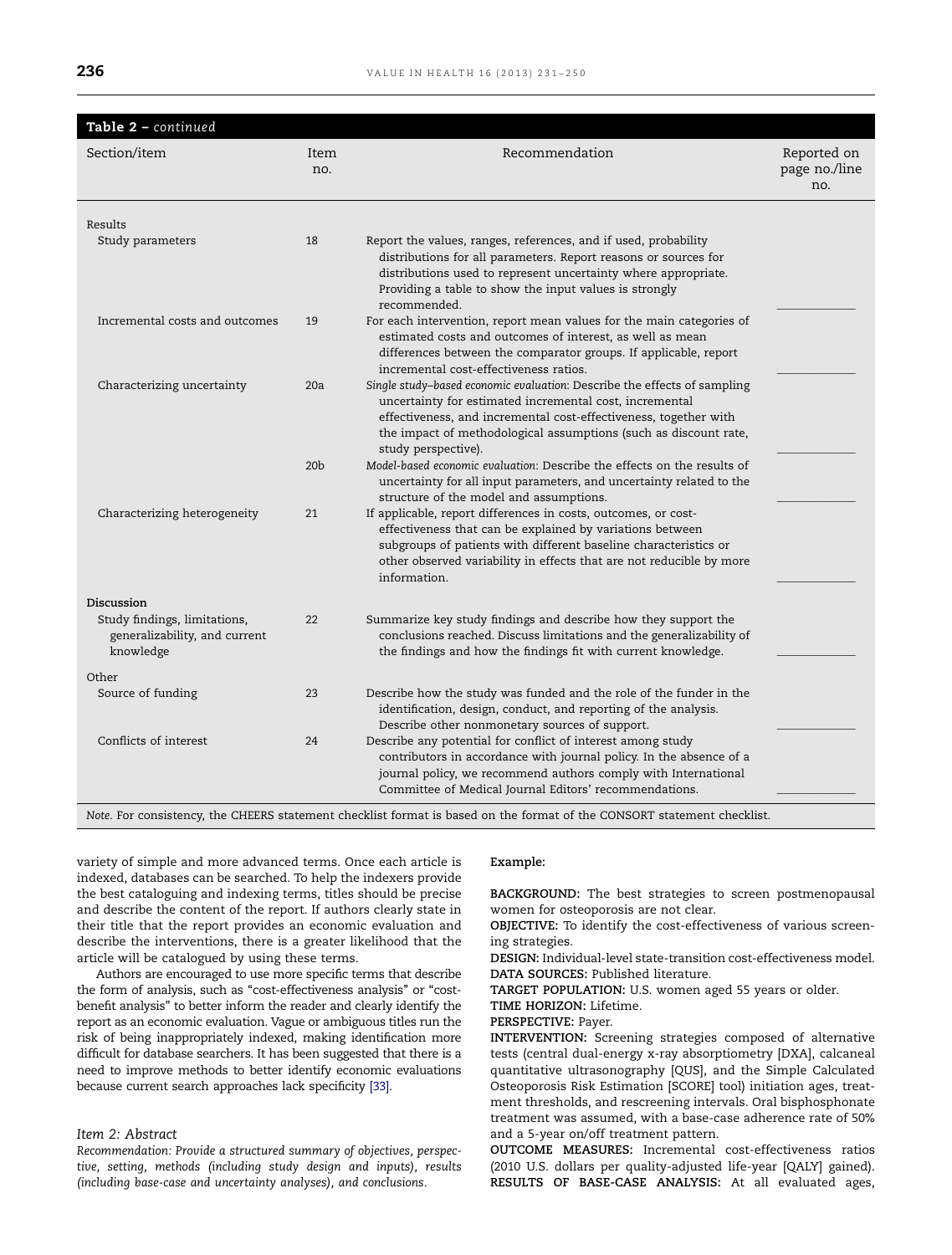screening was superior to not screening. In general, qualityadjusted life-days gained with screening tended to increase with age. At all initiation ages, the best strategy with an incremental cost-effectiveness ratio (ICER) of less than \$50,000 per QALY was DXA screening with a T-score threshold of –2.5 or less for treatment and with follow-up screening every 5 years. Across screening initiation ages, the best strategy with an ICER less than \$50,000 per QALY was initiation of screening at age 55 years by using DXA -2.5 with rescreening every 5 years. The best strategy with an ICER less than \$100,000 per QALY was initiation of screening at age 55 years by using DXA with a T-score threshold of –2.0 or less for treatment and then rescreening every 10 years. No other strategy that involved treatment of women with osteopenia had an ICER less than \$100,000 per QALY. Many other strategies, including strategies with SCORE or QUS prescreening, were also cost-effective, and in general the differences in effectiveness and costs between evaluated strategies was small.

RESULTS OF SENSITIVITY ANALYSIS: Probabilistic sensitivity analysis did not reveal a consistently superior strategy.

LIMITATIONS: Data were primarily from white women. Screening initiation at ages younger than 55 years were not examined. Only osteoporotic fractures of the hip, vertebrae, and wrist were modeled. CONCLUSION: Many strategies for postmenopausal osteoporosis screening are effective and cost-effective, including strategies involving screening initiation at age 55 years. No strategy substantially outperforms another.

PRIMARY FUNDING SOURCE: National Center for Research Resources. [\[34\]](#page-16-0)

Explanation: We recommend the use of structured abstracts when a summary of the economic evaluation is required. Structured abstracts provide readers with a series of headings pertaining to the background, objectives, type of study, perspective, form of analysis, study population, benefit and costs measures, discount rate(s), key findings, and analyses of uncertainty. Some journals may have this information reported under specific headings, and authors may need to use these headings. Some studies have found that structured abstracts are of higher quality than the more traditional descriptive abstracts [\[35\]](#page-17-0) and that they allow readers to find information more easily [\[36\]](#page-17-0).

A complete, transparent, and sufficiently detailed abstract is important because readers often assess the relevance of a report or decide whether to read the full article on the basis of information provided in the abstract. In some settings, readers have access only to a title and abstract and may be forced to make judgments or decisions on the basis of this information. Abstracts will also contain key words, helpful for indexing and later article identification and can also help editors and peer reviewers quickly assess the relevance of the findings.

A journal abstract should contain sufficient information about an economic evaluation to serve as an accurate record of its conduct and findings, providing optimal information about the evaluation within the space constraints and format of a journal. The abstract should not include information that does not appear in the body of the article. Studies comparing the accuracy of information reported in a journal abstract with that reported in the text of the full publication have found claims that are inconsistent with, or missing from, the body of the full article [\[37–40\]](#page-17-0). There is evidence that abstracts of published economic evaluations frequently omit information critical to proper interpretation of their methods or findings [\[8\].](#page-16-0)

## Introduction

### Item 3: Introduction

Recommendation: Provide an explicit statement of the broader context for the study. Present the study question and its relevance for health policy or practice decisions.

#### Example:

Many nonsurgical treatments, such as decongestants, antihistamines, antibiotics, mucolytics, steroids, and autoinflation, are currently used in the UK National Health Service (NHS) as shortterm treatments for otitis media (OME) in an attempt to avoid unnecessary secondary referral and costly surgery. However, there is little evidence that these nonsurgical options are beneficial. ''....further evaluation should aim to estimate the cost-effectiveness of topical intranasal corticosteroids in order to provide decision-makers with evidence on whether the considerable resources currently being invested in this area represent an efficient use of scarce public resources...." This paper summarizes the methods and results of an economic evaluation that was based on evidence from the GNOME trial. [\[41, p. 543\]](#page-17-0)

Explanation: Economic evaluations may examine whether a new intervention should be reimbursed or may assess existing health interventions. Sometimes, a resource allocation question will be researcher- or consumer-driven. Increasingly, however, economic evaluations are being conducted to meet the needs of decision makers who need to understand the consequences of reallocating health care resources. If the study was conducted for a decision maker, this should be stated. Otherwise, a description of the importance of the question should be given.

It is not enough to state that ''[t]he purpose of the study was to assess the cost-effectiveness of treatment X.'' Correct specification of the study question requires details of the study (patient) population, the intervention of interest, the relevant comparator(s), and the health care setting. Therefore, reporting on this item needs to be considered in conjunction with that for CHEERS checklist items 4 to 7 (i.e., target population and subgroups, setting and location, study perspective, and comparators) described below. A good example of a study question would be ''We assessed the cost-effectiveness of etanercept, as compared with infliximab, in patients whose rheumatoid arthritis was inadequately controlled by methotrexate, within the context of the UK National Health Service.''

#### Methods—General

Item 4: Target population and subgroups

Recommendation: Describe characteristics of the base-case population and subgroups analyzed including why they were chosen.

#### Example:

Participants were men and women who presented at 40-80 years with total cholesterol concentrations of at least 3.5 mmol/l (135 mg/ dl) and a medical history of coronary disease, cerebrovascular disease, other occlusive arterial disease, diabetes mellitus, or (if a man aged  $\geq$  65) treated hypertension  $\ldots$  participants were divided into five similar sized groups of estimated five-year risk of a major vascular event, with average risks in the groups ranging from 12% to 42% (which correspond to risks of 4% to 12% for non-fatal myocardial infarction or coronary death). [\[42, p. 1\]](#page-17-0)

Explanation: The eligible population group is important to define because in numerous cases, cost-effectiveness will vary by population characteristics [\[43\]](#page-17-0). In many instances, the studies, from which effectiveness estimates are taken, will define baseline population characteristics for a decision-analytic model. Subgroups may relate to univariate risk factors (e.g., presence or absence of a particular genotype or phenotype) or multivariate risk factors (e.g., cardiovascular risk factors in the example for item 4).

There is considerable evidence to suggest that subgroup analyses are often poorly conducted, reported, and interpreted [\[44–49\]](#page-17-0). Therefore, authors should report or provide a reference to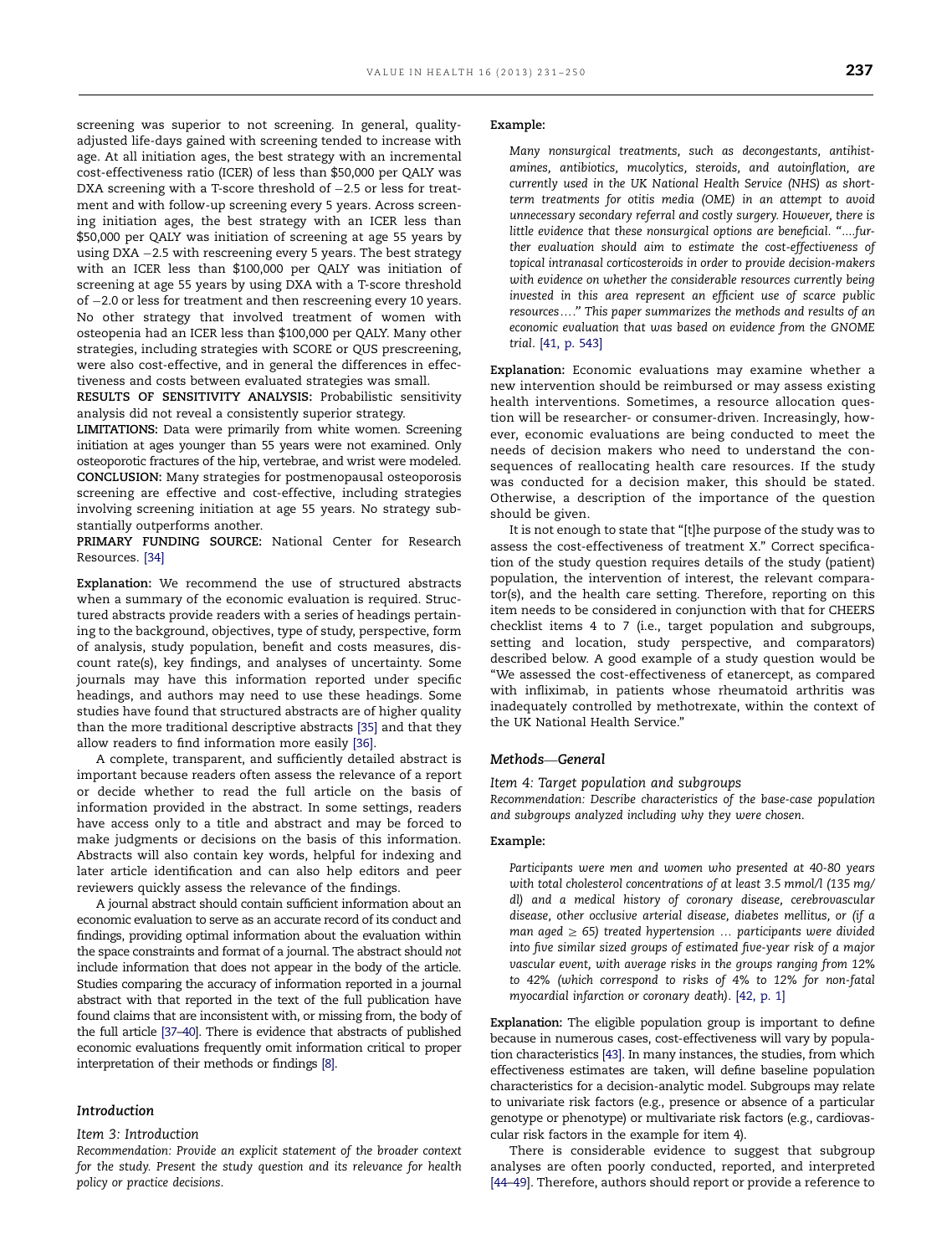factors that may support their interpretation of results, such as biological plausibility of hypotheses and prespecification of subgroup testing (see Sun et al. [\[50\]](#page-17-0) for example of current reporting guidance). Sufficient information should be provided to support assumptions about subgroup differences.

## Item 5: Setting and location

Recommendation: State relevant aspects of the system(s) in which the decision(s) needs to be made.

Example: In Australia, a standardised approach to assessing cost-effectiveness (ACE) has been developed ... [\[51\]](#page-17-0)

Explanation: An economic evaluation addresses a question relevant to the place and setting in which the resource allocation decision is being contemplated. This includes the geographical location (country or countries) and the particular setting of health care (i.e., primary, secondary, tertiary care, or community/public health interventions), as well as any other relevant sectors, such as education or legal systems [\[1\]](#page-16-0).

A clear description of the location, setting, or other relevant aspects of the system in which the intervention is provided is needed so that readers can assess external validity, generalizability, and transferability of study results to their particular setting. Authors can subsequently interpret findings in light of system-specific factors in the ''Discussion'' section (see item 22).

#### Item 6: Study perspective

Recommendation: Describe the perspective of the study and relate this to the costs being evaluated.

## Example (1):

The cost of implementing each intervention is derived from an Australian health sector perspective. This includes costs to both government and patients, including time and travel costs, but excluding patient time costs associated with changes in physical activity. Intervention start-up costs (e.g., costs of research and development of intervention materials for GP prescription) are excluded so that all interventions are evaluated and compared as if operating under steady-state conditions... [\[51, p. 2\]](#page-17-0)

Example (2): Estimates of direct costs associated with each type of surgery were derived from the perspective of the payer and included hospital charges and professional fees for the initial operation as well as those for any subsequent services or procedures that might be necessary to manage postoperative complications. [\[52\]](#page-17-0)

Explanation: The study perspective is the viewpoint from which the intervention's costs and consequences are evaluated. A study could be conducted from one or more perspectives, including a patient perspective, an institutional perspective (e.g., hospital perspective), a health care payer's perspective (e.g., sickness fund, Medicare in the United States), a health care system perspective, a public health perspective, or a societal perspective. Most studies are conducted from a health system or payer perspective (e.g., National Health Service in England and Medicare in the United States) or from a societal perspective. The health system and payer's perspectives typically include direct medical care costs, including the cost of the intervention itself and follow-up treatment costs.

A societal perspective will also estimate broader costs to society (e.g., productivity losses resulting from poor health or premature death, family costs, or costs to other sectors such as the criminal justice system). Because these perspectives lack standard definitions, authors should describe the perspective (e.g., health care system, societal) in terms of costs included and their associated components (e.g., direct medical costs, direct nonmedical costs, and indirect/productivity costs), and

how this fits the needs of the target audience(s) and decision problem. When a societal perspective is used, reporting the results from a health care system or payer perspective, where only direct medical costs are reported, should also be considered. References to jurisdiction-specific guidelines or documents describing local economic evaluation methods can also be provided, along with a reason for why these were chosen.

#### Item 7: Comparators

Recommendation: Describe the interventions or strategies being compared and state why they were chosen.

### Example:

Given that both increases in invasive disease caused by non-vaccine serotypes and absence of herd protection may considerably affect the cost effectiveness of the current Dutch vaccination programme, we set out to update cost effectiveness estimates for the current four dose schedule of PCV-7 ... Also, we investigate the cost effectiveness of reduced dose schedules and vaccine price reductions combined with the implementation of 10 valent and 13 valent pneumococcal vaccines (PCV-10 and PCV-13). [\[53, p. 2\]](#page-17-0)

Explanation: Economic evaluations based on single studies compare only the interventions in the study concerned, while model-based evaluations allow all relevant comparators to be assessed [\[54\]](#page-17-0). Interventions and delivery of technologies may differ among countries or settings, making it important to describe the relevant characteristics of studied interventions. This includes intensity or frequency of treatment (for behavioral or nondrug interventions), drug dosage schedule, route, and duration of administration. Relevant comparators may include "do nothing," "current practice," or "the most cost-effective alternative.'' Authors should describe why the particular comparators were chosen. Authors should consider listing all potentially relevant comparators or explaining why a more common, lower priced, or more effective comparator was not considered.

## Item 8: Time horizon

Recommendation: State the time horizon(s) over which costs and consequences are being evaluated and say why appropriate.

#### Example:

... we compared the progress of a hypothetical cohort of women with heavy menstrual bleeding when they are treated by four alternative interventions... The starting age of women in the model is 42, as this is the mean age of women in all the ablation randomised controlled trials, and the period covered is a total of 10 years. We assume that all women will become menopausal at the age of 52, the average age of menopause in the UK. ... These are also the assumptions used by earlier authors. [\[55, p. 2\]](#page-17-0)

Explanation: The time horizon refers to the length of time over which costs and consequences are being evaluated. The relevant time horizon reflects the long-term consequences of a decision and is typically longer than the length of follow-up in trials. Many countries' economic evaluation guidelines recommend a specific time horizon to be followed for local decision making. Often, economic evaluations based on individual patient data from a clinical trial have truncated time horizons even if patient-relevant outcomes are longer-term, such as mortality [\[54\]](#page-17-0). Some interventions, such as preventive interventions, and some study designs, such as evaluations based on dynamic transmission models, will be particularly sensitive to the choice of the time horizon [\[56\].](#page-17-0) The time horizon and reasons for its choice should be reported.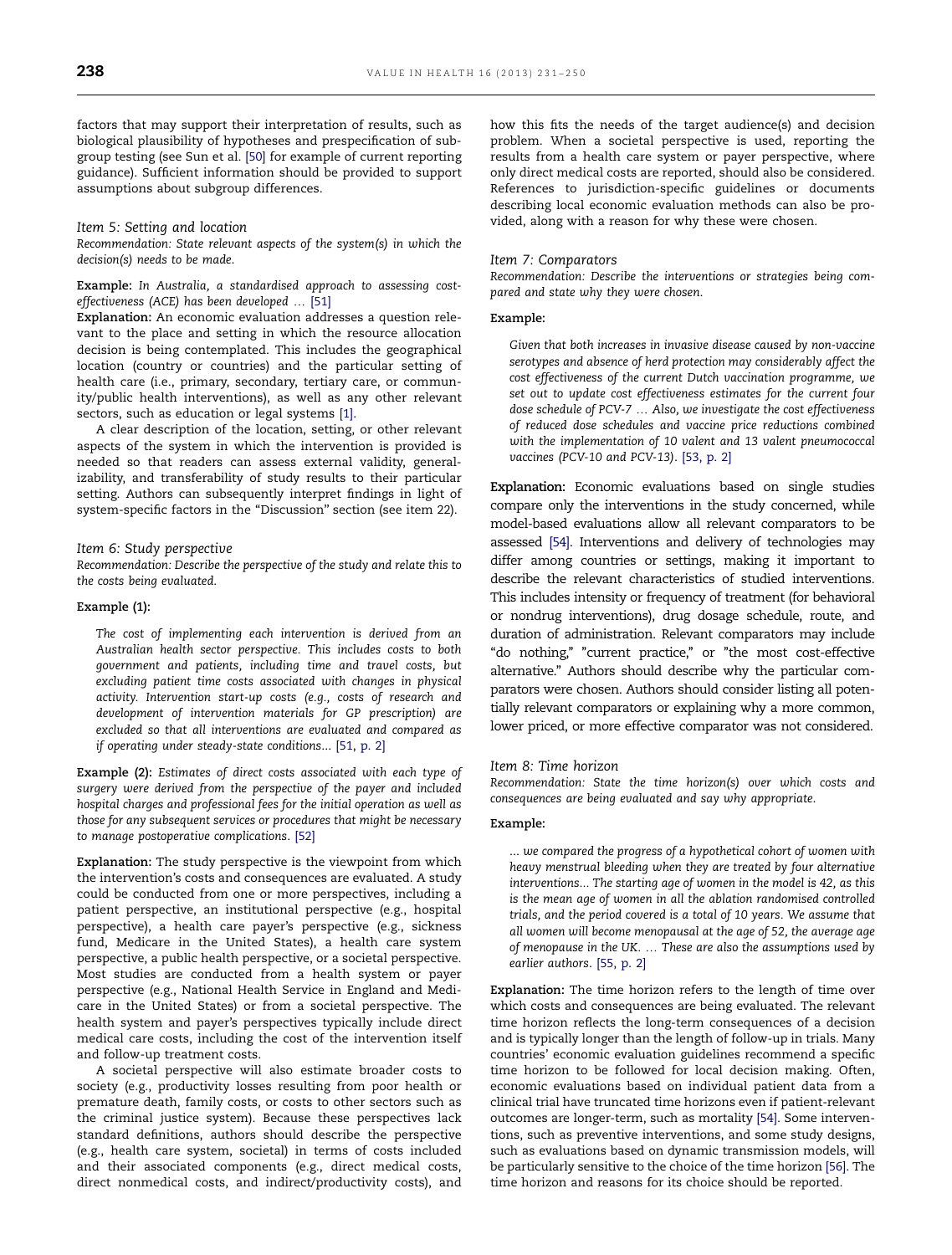#### Item 9: Discount rate

Recommendation: Report the choice of discount rate(s) used for costs and outcomes and say why appropriate.

Example: Both costs and health outcomes were discounted at an annual rate of 5%, as recommended by Brazilian guidelines. [\[57\]](#page-17-0)

Explanation: Discount rates allow analysts to adjust for time preference for the costs and consequences of a decision, by providing present values. Discount rates are not universal—they will vary according to the setting, location, and perspective of the analysis [\[58\]](#page-17-0). Some health jurisdictions have recommended rates, often in economic evaluation guidelines, while others do not. In addition, some jurisdictions may recommend a common rate for both costs and consequences, while others prescribe differential rates.

Reporting discount rates is important because the findings of an economic evaluation, specifically those in which costs or consequences of an intervention are not realized for several years, may be particularly sensitive to the choice of the discount rate [\[59\].](#page-17-0) Authors are encouraged to relate the chosen rate to the decision maker by citing local economic evaluation guidelines or treasury reports. Although it is common practice not to apply discount rates for economic evaluations with short (e.g.,  $<$  1 year) time horizons, analysts should report this rate as 0% for clarity.

#### Methods—Outcomes

## Item 10: Choice of outcomes

Recommendation: Describe what outcomes were used as the measure(s) of benefit in the economic evaluation and their relevance for the type of analysis performed.

#### Examples:

- (1) The health outcomes of each intervention are evaluated in disabilityadjusted life-years (DALYs), the measure favoured by the World Health Organization... and the alternative to the quality-adjusted life-year (QALY) measure used in some cost-effectiveness analyses of physical activity interventions. [\[51\]](#page-17-0)
- We then developed a stochastic simulation model to determine the incremental per-case cost of radial versus femoral catheterization ... The model outcome, the incremental cost of radial versus femoral catheterization, is shown in Equation 1... [\[60\]](#page-17-0)

Explanation: Outcomes used in economic evaluation might include, but are not limited to, outcomes expressed in natural units (e.g., myocardial infarctions avoided, life-years gained); outcomes based on preferences for health (e.g., quality-adjusted life-years [QALYs] or disability-adjusted life-years); or outcomes expressed in monetary terms for the purpose of cost-benefit analysis. Because the findings of an economic evaluation may be sensitive to the choice of outcome, the reason for choosing one measure of outcome over another should be provided.

## Item 11: Measurement of effectiveness

#### Item 11a: Single study–based estimates.

Recommendation: Describe fully the design features of the single effectiveness study and why the single study was a sufficient source of clinical effectiveness data.

#### Example:

Methods for the Magpie Trial [ISRCTN86938761] are described elsewhere [\[61\]](#page-17-0). In brief, women with pre-eclampsia were eligible for trial entry if there was uncertainty about whether to use magnesium sulphate and they had not given birth or were within 24 hours of delivery. Women were randomised to either magnesium sulphate or placebo. The treatment regimen was an intravenous bolus followed by a 24-hour maintenance therapy. Each centre chose whether to use the intramuscular or intravenous route for maintenance. Clinical monitoring of urine output, respiratory rate and tendon reflexes were used for both regimens. All other aspects of care were according to local clinical practice. Primary outcomes were eclampsia and, for women randomised before delivery, death of the baby (including stillbirths). Follow-up was until discharge from hospital after delivery, or death. Overall, 10,141 women were randomised from 33 countries between 1998 and 2001. Follow-up data were available for 10,110. [\[62, p. 145\]](#page-17-0)

## Item 11b: Synthesis-based estimates

Recommendation: Describe fully the methods used for identification of included studies and synthesis of clinical effectiveness data.

#### Example:

We conducted systematic reviews to answer 32 questions to inform model parameters. We used published studies to answer 14 questions, primary datasets for 24 questions, and expert opinion for five questions. One question (vaccine efficacy) relied solely on expert opinion. Details of each review and data sources are given in the full report. [\[63\]](#page-17-0)

We used multi-parameter evidence synthesis [\[64,65](#page-17-0)] to simultaneously estimate each model parameter using all relevant data inputs that directly or indirectly informed the parameters. The model parameters for infection outcomes and treatment effectiveness are summarised in [tables 1 and 2](#page-2-0). Further details are in the full report [\[63\]](#page-17-0). [\[66, p. 2\]](#page-17-0)

Explanation: Economic evaluations of health interventions are underpinned by assessments of their clinical effectiveness. It may be helpful for analysts to first describe the source(s) of clinical data, whether from one or more studies, and the study design(s). If the economic evaluation is based on a single experimental or nonexperimental study with patient-level data, the design features of that source study or reference should be provided. For example, information should be provided on methods of selection of the study population; methods of allocation of study subjects; whether intention-to-treat analysis was used; methods for handling missing data; the time horizon over which patients were followed up and assessed; and, where appropriate, methods for handling potential biases introduced from study design, for example, selection biases.

If this is the first time the source study is reported, attention should be paid to fulfilling other applicable reporting requirements (e.g., Consolidated Standards of Reporting Trials, CON-SORT for randomized trials [\[27\];](#page-16-0) Strengthening the Reporting of Observational Studies in Epidemiology, STROBE for observational studies [\[67\]\)](#page-17-0). It is important to report why the single study was a sufficient source of clinical effectiveness data. Furthermore, if the time horizon of the economic evaluation is longer than that for the source study, the long-term extrapolation approach should be described as well as why it is appropriate.

Synthesis-based economic evaluation will require adequate information (i.e., conforming with Preferred Reporting Items for Systematic Reviews and Meta-Analyses [\[28\]](#page-16-0)) or a reference to a report. This includes the strategy adopted to search and select relevant evidence, as well as information related to potential bias arising from study selection and synthesis methods. In addition, it may require reporting of long-term extrapolation methods.

## Item 12: Measurement and valuation of preference-based outcomes

Recommendation: If applicable, describe the population and methods used to elicit preferences for outcomes.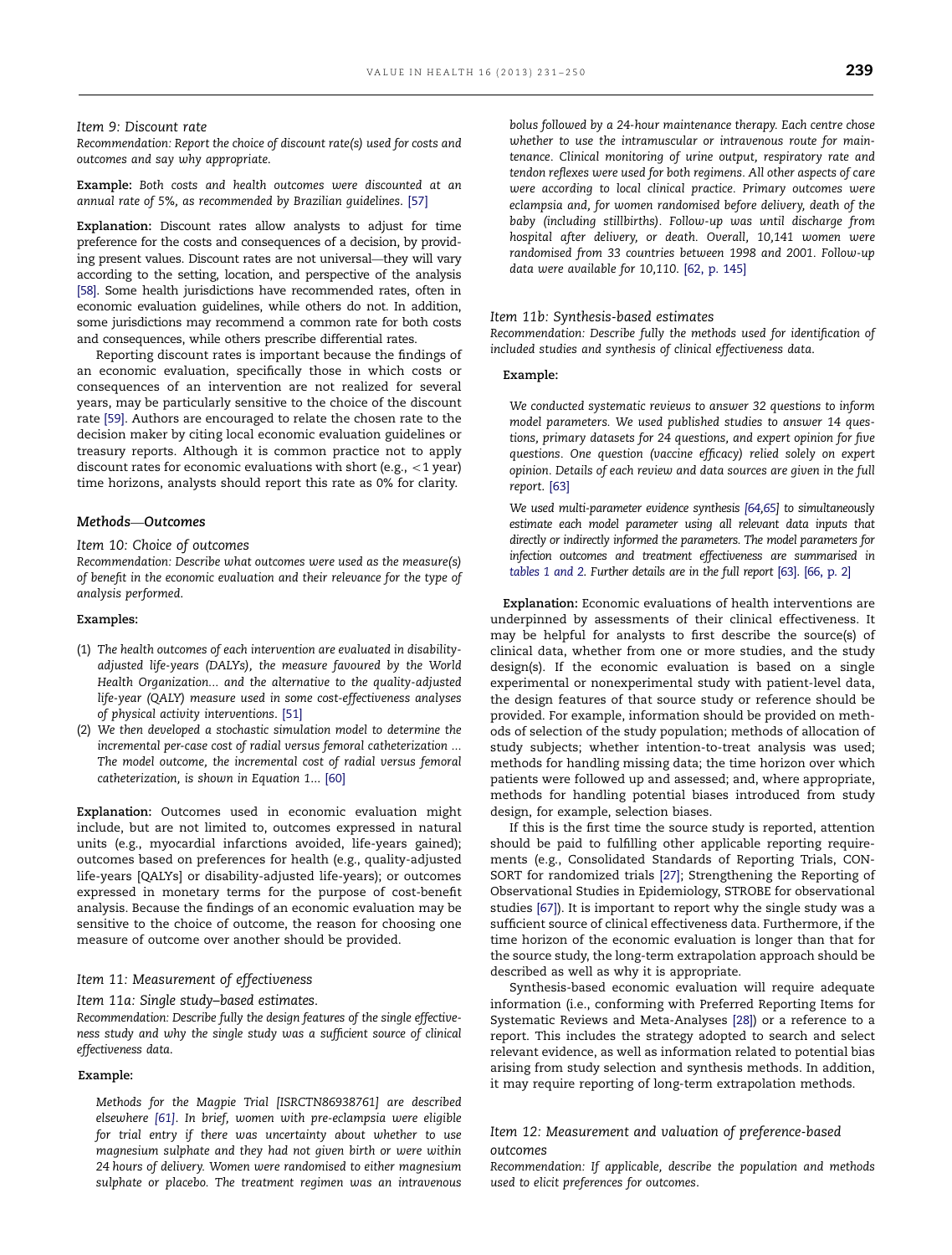Example: We used the EuroQol EQ-5D social tariff, estimated from a representative sample of the UK population, to convert patients' responses to the EuroQol EQ-5D questionnaire at baseline, six, 12, and 24 months into single utility levels [\[68\]](#page-17-0) ... We then constructed patient-specific utility profiles, assuming a straight line relation between each of the patient's utility levels. [\[69\]](#page-17-0)

Explanation: In many jurisdictions, the preferred outcome measure in economic evaluation is the QALY, a preference-based measure of health outcome that combines length of life and health-related quality of life in a single metric. The methods for measuring changes in health-related quality of life that contribute to QALYs or other preference-based measures should be described. This may involve the use of a multiattribute utility measure—a generic health-related quality-of-life instrument with preexisting preference weights (utility values) that can be attached to each health state [\[70–72\]](#page-17-0). The format and timing(s) of these measurements should be described. Authors should consider recent guidance for reporting health-related quality-of-life measures in clinical trials [\[73\]](#page-17-0). When patients are either too ill or do not have the cognitive competencies to describe their own health-related quality of life, authors should describe the sources of proxy measurements and why these are appropriate.

The values placed on health-related quality of life may be derived from different sources and estimated by using a number of alternative preference-elicitation techniques. Consequently, authors should describe the population from which valuations were obtained in terms of size and demographic characteristics, for example. a representative sample of the general population, patients, providers, and expert opinion.

This population may differ from the study population for the economic evaluation. Authors should also outline the preference elicitation technique used to value descriptions of health-related quality of life, for example, time trade-off approach, standard gamble approach, and discrete choice experiment. Methods for converting utility values at each time point of assessment into QALY profiles, for example, linear interpolation between measurements, should be described. If utility values are derived from non–preference-based measures of health-related quality of life, the empirical data and the statistical properties of the mapping function underpinning this derivation should be described.

## Methods—Costs

#### Item 13: Estimating resource use and costs

## Item 13a: Single study–based economic evaluation.

Recommendation: Describe approaches used to estimate resource use associated with the alternative interventions. Describe primary or secondary research methods for valuing each resource item in terms of its unit cost. Describe any adjustments made to approximate to opportunity costs.

#### Item 13b: Model-based economic evaluation.

Recommendation: Describe approaches and data sources used to estimate resource use and costs associated with model health states. Describe primary or secondary research methods for valuing each resource item in terms of its unit cost. Describe any adjustments made to approximate to opportunity costs.

Example: Costs in the first year were estimated from the REFLUX trial. The trial collected data on the use of health service resources up to one year.... These resources were costed using routine NHS costs and prices. [\[74\]](#page-17-0)

Explanation: Costing involves two related, but separate, processes: estimation of the resource quantities in natural units and the application of prices (unit costs) to each resource item. The sources for the estimation of resource quantities and the date(s) they were collected should be outlined. These could be derived from a single clinical study, an existing database, routine sources,

or the broader literature. Economic evaluations typically use prices from a wide range of sources, and so it is important to describe these sources so that they can be verified. In some settings, there may be multiple prices for the same resource item. This should be noted if the different cost estimates are to be used in a sensitivity analysis. On some occasions, especially when a societal perspective is being adopted, it may be relevant to report in detail how the unit costs used in the study were calculated. For example, are they approximations to social opportunity costs? Or merely charges? Do they include capital costs or exclude them? Do they include sales taxes or not? These issues are explored more fully, in the context of drug costs, in the six ISPOR Good Research Practices for Measuring Drug Costs in Cost-Effectiveness Analysis Task Force Reports [\[75–80\]](#page-17-0).

#### Item 14: Currency, price date, and conversion.

Recommendation: Report the dates of the estimated resource quantities and unit costs. Describe methods for adjusting estimated unit costs to the year of reported costs if necessary. Describe methods for converting costs into a common currency base and the exchange rate.

## Example:

In the case of single-country studies, currency conversions (to US\$) were usually required, as these reported results in different local currencies, perhaps also for different years. In these situations the conversion was made using the general purchasing power parity (PPP) for the most appropriate year. Where the studies reported results for different years, the mid-year PPP was used. All results are reported in US\$. [\[81, p. 12\]](#page-17-0)

Explanation: Because prices change over time, it is important to include the date with the price. Although prices for most resource items will be available for the current year, some may be available only for previous years. In these cases, the method of price adjustment, for example, by applying a specific price index, should be reported.

The currency used should be clearly reported, especially when more than one jurisdiction has a currency with the same name (e.g., dollars and pesos). Depending on journal requirements, authors should consider using the convention described in ISO 4217 (e.g., USD for US dollars and ARS for Argentinian pesos) to aid reporting. Some studies may include currency adjustments, specifically when prices of a resource item are not available in the country of interest or if analysts prefer to report findings in a widely used currency (e.g., USD), or if the study reports results from several countries simultaneously.

If currency conversions are performed, the method used (e.g., through purchasing power parities) should be reported. For example, an algorithm for adjusting costs to a specific target currency and price year [\[82\]](#page-17-0) outlines a two-stage computation: first, costs are converted from their original currencies to the target price year by using a gross domestic product deflator index for the jurisdiction concerned; then, in the second step, the price year–adjusted cost estimates are converted to the target currency by using purchasing power parities. The reporting of studies from different countries in a widely used currency, such as USD, may facilitate comparisons of the cost-effectiveness of different interventions. However, there are caveats, outlined in the Transferability of Economic Evaluations Across Jurisdictions: ISPOR Good Research Practices Task Force Report [\[83\].](#page-17-0)

## Methods—Model-Based Economic Evaluations

### Item 15: Choice of model

Recommendation: Describe and give reasons for the specific type of model used. Providing a figure to show model structure is strongly recommended.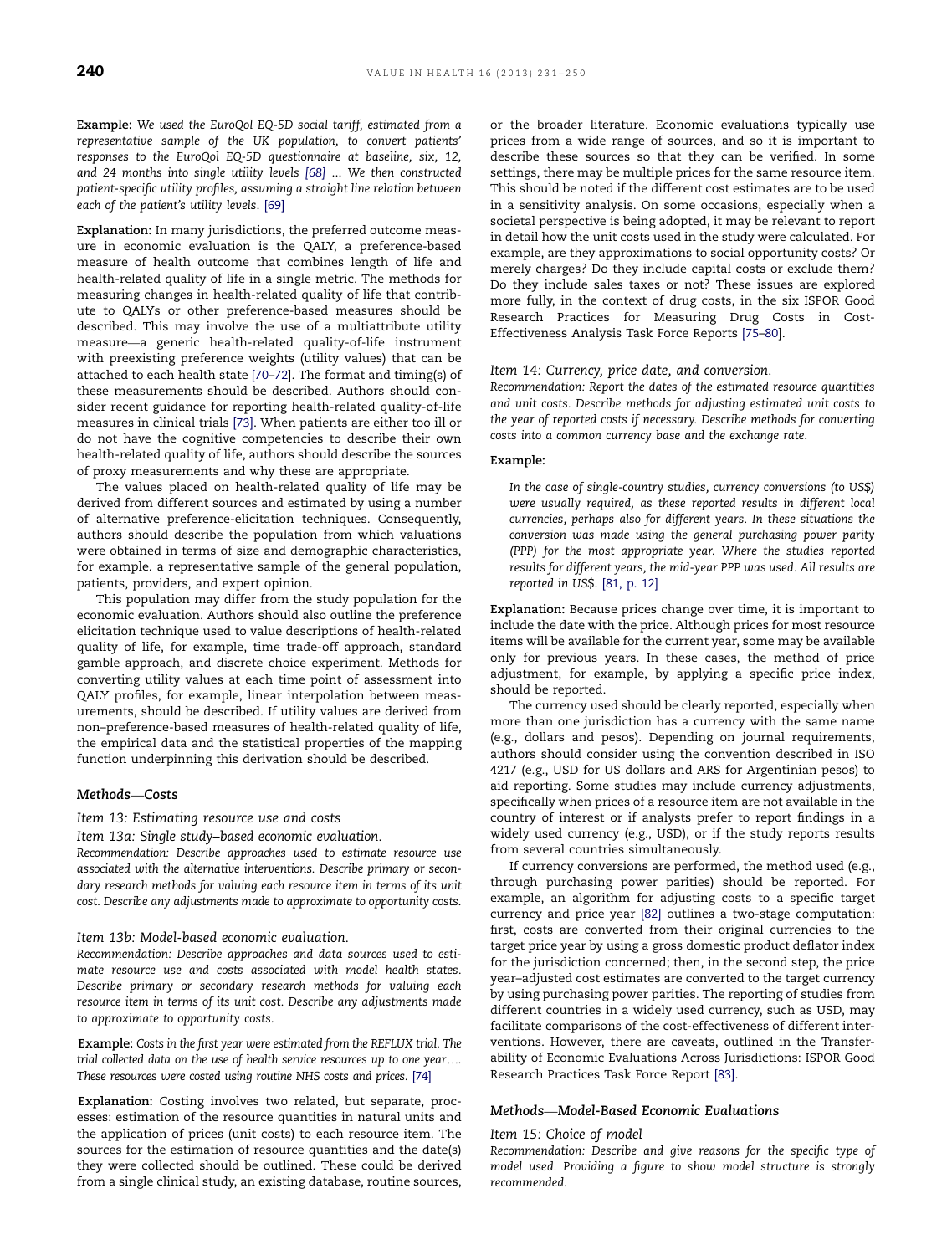#### Example (1):

An area under the curve partitioned survival Markov-type model ... was developed to model disease progression in CML and treatment effectiveness of all drugs. In this type of model, the number of patients in each health state at any time is determined directly from the underlying survival curves. This was preferred to a conventional Markov approach for two reasons. First, it bypassed the need to estimate transition probabilities and second, it avoided the need for additional assumptions, such as whether death was permitted from all health states. [\[84, p. 1058\]](#page-18-0)

Example (2): We constructed a Markov decision model for the natural history of [pelvic inflammatory disease, PID], with the ability to vary PID development time... Figure 1 is a schematic representation of the model. [\[83\]](#page-17-0) (See Fig. 1, adapted from [\[85\]](#page-18-0))

Explanation: The article should describe the model structure used for analysis and explain why it is appropriate for use in the study. For consistency, analysts may want to use recent guidance for describing model types [\[86,87](#page-18-0)]. This explanation might refer to the similarity of the model structure used for analysis to the model structure used in previous studies of the disease of interest where this is available [\[87,88](#page-18-0)]. Alternatively, if an innovative modeling approach is being used, this approach might be



Fig. 1 – Example of an influence diagram used to depict model structure. Adapted from Value Health, 10(5), Smith KJ, Cook RL, Roberts MS, Time from sexually transmitted infection acquisition to pelvic inflammatory disease development: influence on the cost-effectiveness of different screening intervals, 358-66, Figure 1, 2007, with permission from Elsevier.

PID, pelvic inflammatory disease.

related to the outcomes needed for decision makers or how the chosen model structure better reflects disease natural history, current treatment practice, and efficacy and safety compared with previous models in the disease area. The use of an innovative approach might also be related to the extent to which credible data are available to populate the model. In most cases, a figure illustrating the model structure and patient flows through the model should be provided.

### Item 16: Model assumptions

Recommendation: Describe all structural or other assumptions underpinning the decision-analytic model.

#### Example:

...short-term outcomes were modeled by assuming, for all immunomodulatory therapies, a single percentage reduction for relapse and disease progression in the first 2 years of therapy. This assumption was based on data from several published review papers... the point at which patients transformed from RRMS....to SPMS...assumed that this transformation took place between EDSS 3.0-5.5 and EDSS 6.0-7.5...the model assumed that non-relapserelated EDSS scores do not improve over time. [\[89\]](#page-18-0)

Explanation: In addition to the model's input parameter values, assumptions make up a critical set of information needed to understand the model structure and dynamics. The report should present a listing of all the assumptions needed for a reader with the necessary expertise to potentially program and run the model [\[88\].](#page-18-0) The basis for each assumption should be presented whether the assumption is based on a specific data source or based on expert opinion or standard practice or even convenience. Assumptions may include information about the characteristics of the modeled population, disease natural history, and disease management patterns including choice of comparator(s) and treatment pathways.

#### Methods—Analytical Methods

#### Item 17: Analytic methods

Recommendation: Describe all analytical methods supporting the evaluation. This could include methods for dealing with skewed, missing, or censored data; extrapolation methods; methods for pooling data; approaches to validate or make adjustments (such as half cycle corrections) to a model; and methods for handling population heterogeneity and uncertainty.

#### Example:

Monthly costs for inpatient care, outpatient care, and non-study medications were calculated for each of the four clinical phases for subjects with complete data. If subjects were missing all costs for any month, the median costs for each clinical phase, clinical trajectory, and treatment group for that month were used to impute missing costs. Costs were then summed across clinical phases to calculate total costs for subjects in each clinical trajectory. Mean total costs for both treatment groups were calculated by summing total costs for subjects across all trajectories and dividing by the total number of subjects in both treatment groups... Sensitivity analyses were undertaken to assess variation in mean estimates resulting from changes in costing methods. ... Patients who died during the study period were included in the denominator for calculations of mean costs per treatment group and mean costs per clinical trajectory. Subject characteristics for both treatment groups were summarized using descriptive statistics. ... Continuously distributed variables were compared using t-tests, and categorical variables were compared using w2 tests. We used the nonparametric bootstrap method to assess differences in mean costs between groups, and we used the bias-adjusted percentile method to compute 95% confidence intervals (CIs)... [\[90, p. 207\]](#page-18-0)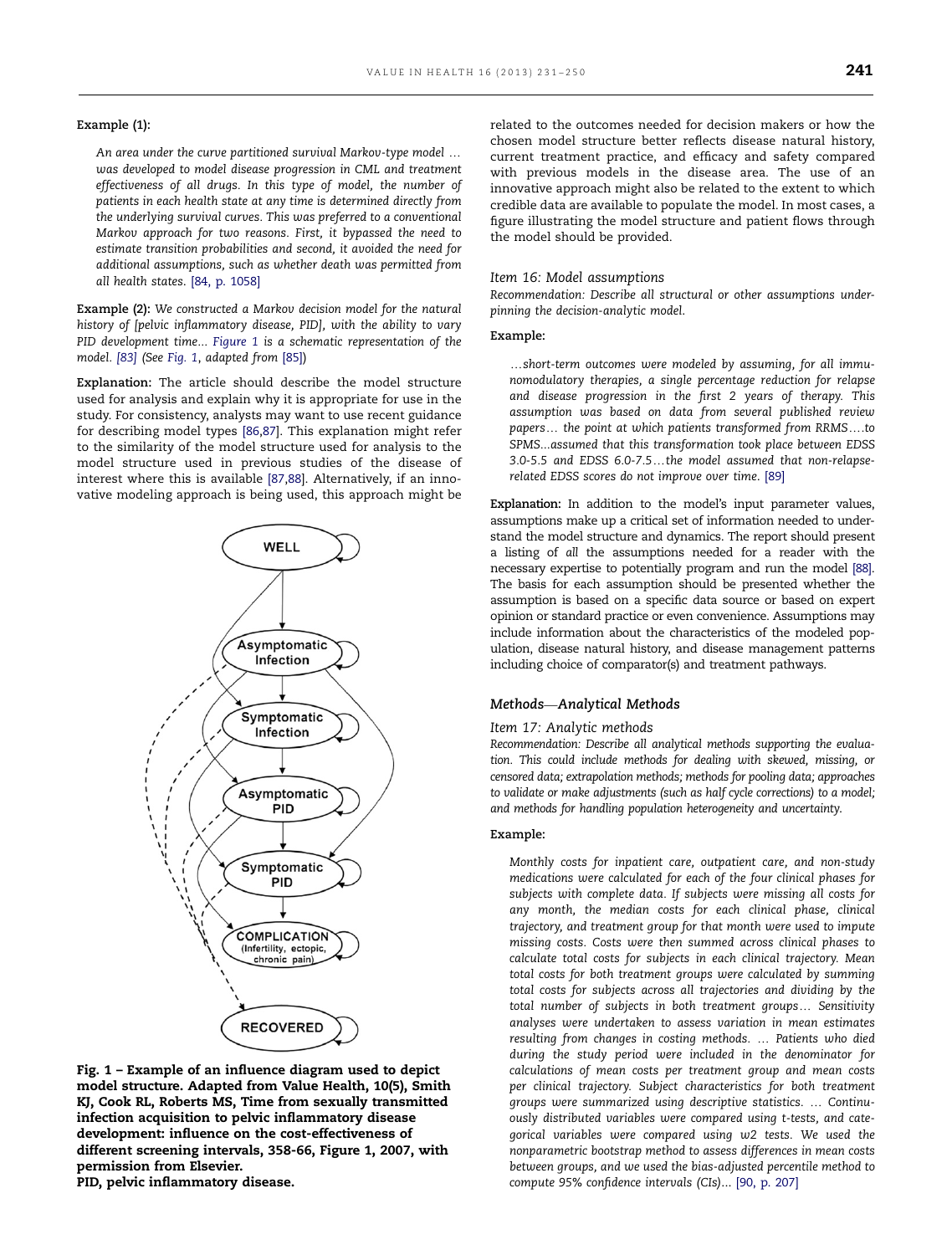Explanation: The analytic strategy should be fully explained as part of the ''Methods'' section of the article. The exact methods used will be dependent on the study design (e.g., a patient-level data analysis or an evidence synthesis decision model). The general principle is that only by reporting all the methods used can the appropriateness of the methods and the corresponding results be judged. For singlestudy–based economic evaluations, authors should report the methods and results of regression models that disentangle differences in costs, outcomes, or cost-effectiveness that can be explained by variations between subgroups of patients. A study by Mihaylova et al. [\[91\]](#page-18-0) provides a template.

For model-based economic evaluations, authors should describe and report how they estimated parameters, for example, how they transformed transition probabilities between events or health states into functions of age or disease severity. Regardless of study design, the handling of uncertainty and the separation of heterogeneity from uncertainty should be consistent themes, even if the methods used (e.g., statistical analysis of patient-level data or probabilistic sensitivity analysis of decision model parameters) vary by study type.

#### Results

#### Item 18: Study parameters

Recommendation: Report the values, ranges, references, and if used, probability distributions for all parameters. Report reasons or sources for distributions used to represent uncertainty where appropriate. Providing a table to show the input values is strongly recommended.

Example: Table [\[3\]](#page-16-0) shows the use of health service resources and cost for GORD-related causes during the first year of follow-up in the REFLUX trial. (see [Table 3\)](#page-12-0) [\[74\]](#page-17-0)

Explanation: To aid interpretability, present a tabulated listing of each of the parameters required to calculate overall costs and consequences and their associated values. This includes all clinical parameters, such as health outcomes, and economic parameters, such as resource use, unit costs, and utility values, that would be needed by a reader to replicate the findings or interpret their validity. Where appropriate, the distributions used to characterize uncertainty in study parameters should be documented and justified. The relevant values related to the uncertainty surrounding study parameters should be provided. Authors should describe why data sources were used as sources of values.

#### Item 19: Incremental costs and outcomes

Recommendation: For each intervention, report mean values for the main categories of estimated costs and outcomes of interest, as well as mean differences between the comparator groups. If applicable, report incremental cost-effectiveness ratios (ICERs).

#### Example:

On the basis of the exponential survival models, total life expectancy for the TAVR group was estimated to be 3.1 years compared with 1.2 years for the control group, a difference of 1.9 years (95% CI, 1.5–2.3 years). This difference decreased to 1.6 years (95% CI, 1.3–1.9 years) after the 3% discount rate was applied. On the basis of these life expectancy projections and the empirical cost data from the last 6 months of follow-up (TAVR \$22, 429/year; control \$35, 343/year), lifetime medical care costs beyond the trial were estimated at \$43, 664 per patient for the TAVR group and \$16, 282 per patient for the control group... On the basis of the empirical data for the first 12 months of follow-up and our trial-based survival and cost projections, we estimated a difference in discounted lifetime medical care costs of \$79,837 per patient (95% CI, \$67,463–\$92,349) and a gain in discounted life expectancy of 1.6 years, which resulted in a lifetime incremental cost-effectiveness ratio (ICER) of \$50,212 per life-year gained (95% CI, \$41,392–\$62,591 per life-year gained). [\[97, p. 1105\]](#page-18-0)

Explanation: Authors should report mean values for the main categories of costs, including total costs, report outcomes of interest for each comparator group, and report on a pairwise basis mean differences between the comparator groups (i.e., incremental costs and incremental outcomes). Differences in costs between alternative interventions (incremental cost) should be divided by differences in outcomes (incremental effectiveness) to produce ICERs. Reporting ICERs may not be applicable when an intervention is either dominant or dominated or is not considered relevant for decision making.

#### Item 20: Characterizing uncertainty

Item 20a: Single study–based economic evaluation.

Recommendation: Describe the effects of sampling uncertainty for estimated incremental cost, incremental effectiveness, and incremental cost-effectiveness, together with the impact of methodological assumptions (such as discount rate, study perspective).

## Example: See [Table 4](#page-13-0).

## Item 20b: Model-based economic evaluation

Recommendation: Describe the effects on the results of uncertainty for all input parameters, and uncertainty related to the structure of the model and assumptions.

## Example:

Univariate sensitivity analyses are displayed in a tornado diagram of the most influential variables [\(Figure 2\)](#page-13-0). In this diagram, each bar represents the impact of uncertainty in an individual variable on the ICER..... Additional File 2 provides the results for univariate analyses for all model parameters. [99, p. 6] (see [Fig. 2\)](#page-13-0)

Explanation: Statistical uncertainty associated with costeffectiveness analysis undertaken with patient-level data can be reflected by using standard confidence intervals or Bayesian credibility intervals on incremental costs and incremental effects. Because confidence or credible intervals can be problematic to estimate, cost-effectiveness planes and cost-effectiveness acceptability curves may be appropriate presentational tools. These presentational devices are more consistent with a decision-making rather than an inferential approach to interpreting uncertainty in cost-effectiveness analysis. Nevertheless, other types of sensitivity analysis may still be required to capture uncertainty that is not related to sampling variability, such as choice of discount rates, unit cost vectors, and study perspective.

For model-based economic evaluations, parameter uncertainty may be represented for individual parameters in a deterministic sensitivity analysis or across all parameters simultaneously with probabilistic analysis. If deterministic analyses are performed, tornado diagrams are useful presentational tools. For probabilistic sensitivity analyses, a list of parameters included in the probabilistic sensitivity analysis and use of a cost-effectiveness plane and cost-effectiveness acceptability curves are suggested to present results. Authors can report structural, methodologic, and other nonparametric uncertainty as separate analyses.

#### Item 21: Characterizing heterogeneity

Recommendation: If applicable, report differences in costs, outcomes, or cost-effectiveness that can be explained by variations between subgroups of patients with different baseline characteristics or other observed variability in effects that are not reducible by more information.

## Example:

The discounted incremental cost of statin allocation ranged from £630 (SE 126) in the highest risk quintile to £1164 (45) in the lowest. Overall, the cost of avoiding a major vascular event was estimated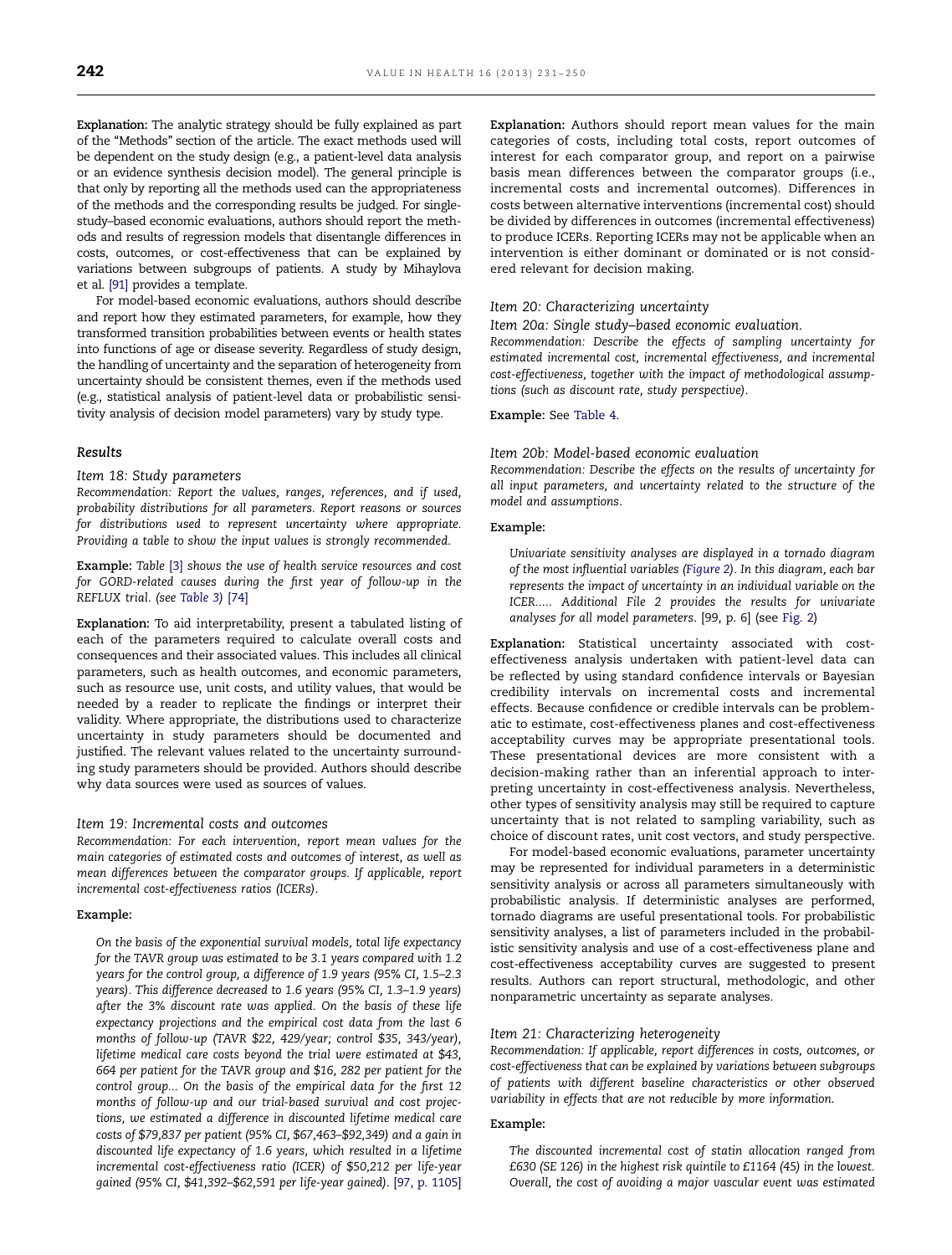## <span id="page-12-0"></span>Table 3 – Example of tabulated reporting of unit costs, data sources, mean use of health care resources, associated costs, and variance of parameters in an economic evaluation.

|                     | Source*<br>Unit of<br>Unit cost |              |                                 |                | Medical $(n = 155)$ | Surgery ( $n = 104$ )     |                   |                                 |                           |
|---------------------|---------------------------------|--------------|---------------------------------|----------------|---------------------|---------------------------|-------------------|---------------------------------|---------------------------|
|                     | (E)                             |              | measure                         | Any use<br>(%) | Mean<br>use         | Mean cost $\pm$ SD<br>(E) | Any use<br>$(\%)$ | Mean<br>use                     | Mean cost $\pm$ SD<br>(f) |
| Endoscopy           | 172                             | a            | Tests                           |                | –                   |                           | 88                | 0.88                            | $151 \pm 57$              |
| pH tests            | 64                              | a            | Tests                           | –              |                     | –                         | 70                | 0.70                            | $45 \pm 29$               |
| Manometry           | 61                              | a            | Tests                           |                |                     |                           | 66                | 0.66                            | $40 \pm 29$               |
| Operation time      | $\overline{4}$                  | a            | Minutes                         |                |                     |                           | 100               | 114.5                           | $420 \pm 137$             |
| Consumables         | 825                             | a            | $\hspace{0.1mm}-\hspace{0.1mm}$ |                |                     |                           | 100               | 1.00                            | $825 \pm 0$               |
| Ward                | 264                             | $\mathbf b$  | Days                            |                |                     | –                         | 100               | 2.34                            | $619 \pm 354$             |
| High                | 657                             | $\mathbf b$  | Days                            |                |                     |                           | $\mathbf{1}$      | 0.05                            | $32 \pm 322$              |
| dependency          |                                 |              |                                 |                |                     |                           |                   |                                 |                           |
| Total surgery       | $\hspace{0.1mm}-\hspace{0.1mm}$ |              |                                 |                |                     |                           |                   |                                 | $2132 \pm 475$            |
| Visit to GP         | 36                              | $\mathsf{C}$ | Visits                          | 44             | 1.16                | $42 \pm 71$               | 44                | 1.14                            | $42 \pm 60$               |
| Visit from GP       | 58                              | $\mathsf{C}$ | Visits                          | $\mathbf{1}$   | 0.01                | $1 \pm 6$                 | $\overline{2}$    | 0.02                            | $1 \pm 8$                 |
| Outpatient          | 88                              | $\mathbf b$  | <b>Visits</b>                   | 14             | 0.30                | $27 \pm 76$               | 43                | 0.54                            | $47 \pm 64$               |
| Day case            | 896                             | b            | Admit                           | 10             | 0.14                | $127 \pm 426$             | 42                | 0.47                            | $422 \pm 572$             |
| Inpatient           | 1259                            | $\mathbf b$  | Admit                           | 3              | 0.03                | $32 \pm 200$              | $\overline{4}$    | 0.04                            | $48 \pm 243$              |
| Subsequent<br>costs | $\hspace{0.1mm}-\hspace{0.1mm}$ |              |                                 |                |                     | $229 \pm 632$             | $-$               | $\hspace{0.1mm}-\hspace{0.1mm}$ | $560 \pm 728$             |
| Medication costs    |                                 | d            |                                 |                | –                   | $141 \pm 144$             |                   |                                 | $16 \pm 52$               |
| Total costs         |                                 |              |                                 |                | –                   | $370 \pm 638$             |                   |                                 | $2709 \pm 941$            |

Note. Adapted from BMJ, 339, Epstein D, Bojke L, Sculpher MJ, Laparoscopic fundoplication compared with medical management for gastro-oesophageal reflux disease: cost effectiveness study, b2576, Table 2, 2009, with permission from BMJ Publishing Group Ltd.

GP, general practitioner.

- Sources of unit costs used in the analysis: (a) Mean unit costs of <sup>a</sup> survey of five participating centers, 2003, updated for inflation [\[92\]](#page-18-0), (b) mean hospital costs for England and Wales, 2006/07 [\[93\]](#page-18-0), (c) Curtis and Netten [\[94\]](#page-18-0), (d) British Medical Association and the Royal Pharmaceutical Society of Great Britain [\[95\]](#page-18-0), and Grant et al. [\[96\]](#page-18-0).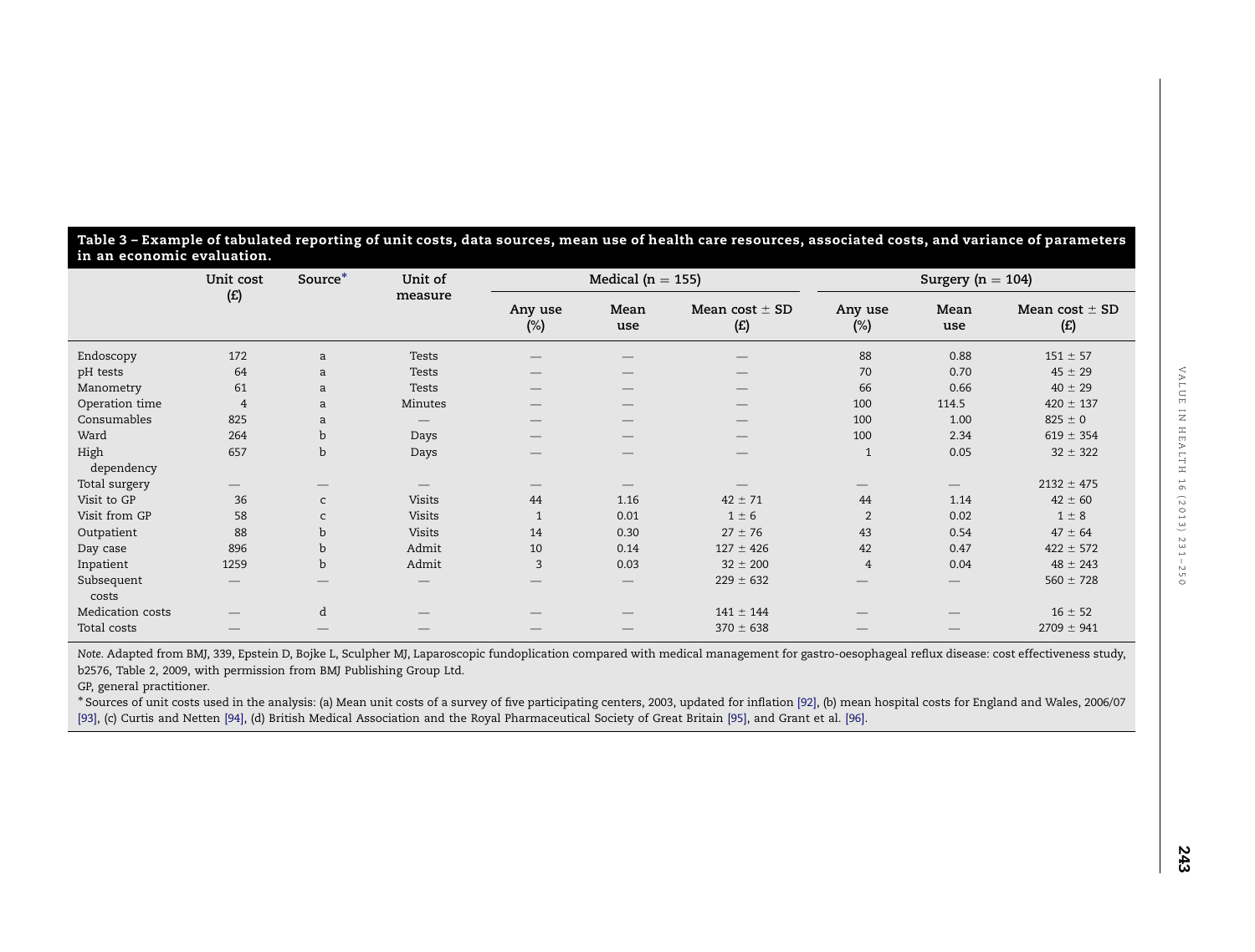## <span id="page-13-0"></span>Table 4 – Example of reporting the effects of sampling uncertainty and methodologic assumptions from a single study for estimated incremental cost, incremental effectiveness, and incremental cost-effectiveness.

|                          | N   | Placebo (95% CI)    | N   | FP (95% CI)        | Difference (95% CI)     |
|--------------------------|-----|---------------------|-----|--------------------|-------------------------|
| Life-years               | 370 | $2.74(2.68 - 2.80)$ | 372 | 2.81               | $0.06$ (-0.01 to 0.14)  |
| QALYs                    | 370 | $1.74(1.67-1.80)$   | 372 | 1.86               | $0.11*$ (0.04-0.20)     |
| Cost(f)                  | 370 | 1509 (1,286-1,879)  | 372 | 2530 (2,341-2,774) | 1,021 (619-1,338)       |
| Cost per life-year $(E)$ |     |                     |     |                    |                         |
| Undiscounted             |     |                     |     |                    | $16,300(6,400-\infty)$  |
| Discounted               |     |                     |     |                    | 17,700 $(6,900-\infty)$ |
| Cost per QALY $(E)$      |     |                     |     |                    |                         |
| Undiscounted             |     |                     |     |                    | 9,600 (4,200-26,500)    |
| Discounted               |     |                     |     |                    | 9,500 (4,300-26,500)    |
|                          |     |                     |     |                    |                         |

Note. Adapted from Value Health, 9(4), Briggs AH, Lozano-Ortega G, Spencer S, et al., Estimating the costeffectiveness of fluticasone propionate for treating chronic obstructive pulmonary disease in the presence of missing data, 227-35, Table 3, 2006, with permission from Elsevier [\[98\]](#page-18-0). CI, confidence interval; FP, fluticasone propionate; QALY, quality-adjusted life-year.

-After controlling for baseline utility.

to be £11,600 (95% CI 8500–16,300), but this result masks substantial variation between the risk subgroups ... Corresponding results for vascular deaths ranged from £21,400 (10,700–46,100) in the highest risk quintile to £296,300 (178,000–612,000) in the lowest. [91, p. 1782] (see [Table 5\)](#page-14-0)

Explanation: Heterogeneity may be important if particular patient subgroups differ with respect to observed or unobserved characteristics, such as age or sex, or differ systematically in ways that affect the results of an economic evaluation, for example, through their treatment costs or their capacity to benefit from an

intervention [\[100\]](#page-18-0). If heterogeneity is important, authors should report differences in costs, outcomes, or cost-effectiveness that can be explained by variations between subgroups of patients.

Where it is clear that there are subgroup effects in costeffectiveness, either driven through differential treatment effects for patients of differing characteristics or because a homogeneous relative treatment effect applies to patients at differential baseline risk, then the general reporting recommendations for cost-effectiveness should apply to each subgroup. Where baseline risk varies continuously, it may be appropriate to present results for patient quartile or quintile risk groups.



Incremental Cost Effectiveness in thousands (\$/QALY)

Fig. 2 – Example of tornado diagram to describe the effects of uncertainty for important model parameters. Reprinted from BMC Health Serv Res, 9, Moore SG, Shenoy PJ, Fanucchi L, et al., Cost-effectiveness of MRI compared to mammography for breast cancer screening in a high risk population, 9, Figure 2, 2009, with permission from BioMed Central Ltd [\[99\].](#page-18-0) Ca., cancer; Mammo, mammography; MRI, magnetic resonance imaging; Neg, negative; Pos, positive; Pt, patient; QALY, quality-adjusted life-year.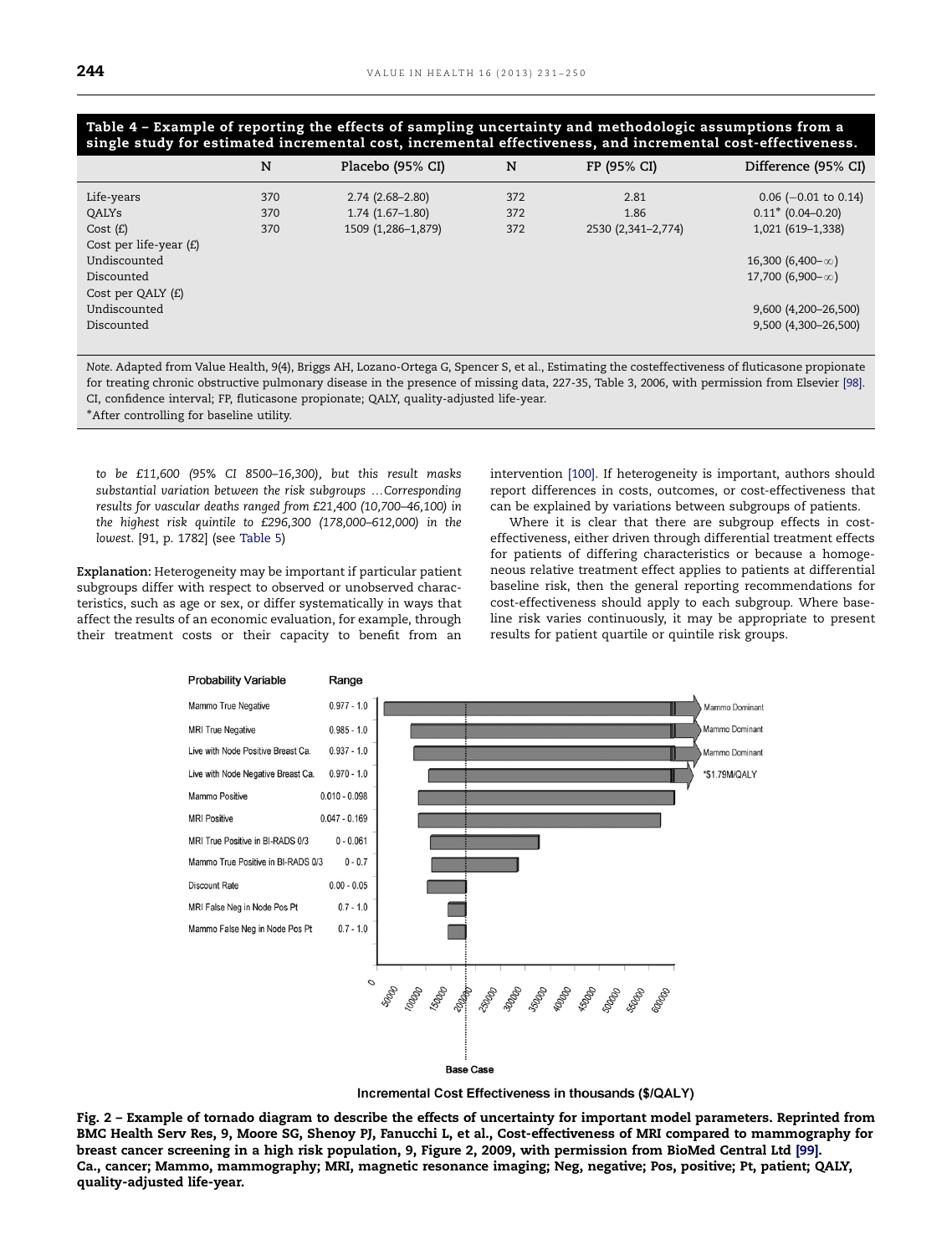<span id="page-14-0"></span>Table 5 – Example of reporting heterogeneous findings: costs, effects, and cost-effectiveness based on subgroups of patients with characteristics or observed variability not reducible by more information.

| Risk group<br>(5-y MVE risk) | Incremental<br>$cost^*(f)$ (SE) |       | <b>MVE</b><br>avoided per<br>1,000<br>persons (SE) |      |        | $Cost(E)$ per MVE<br>avoided (95% CI) |                | Vascular<br>deaths<br>avoided per<br>1,000<br>persons<br>(SE) |         | Cost (£) per vascular death<br>avoided (95% CI) |  |
|------------------------------|---------------------------------|-------|----------------------------------------------------|------|--------|---------------------------------------|----------------|---------------------------------------------------------------|---------|-------------------------------------------------|--|
| 1(12%)                       | 1,164                           | (45)  | 37                                                 | (5)  | 31,100 | $(22,900 - 42,500)$                   | $\overline{4}$ | (1)                                                           | 296,300 | $(178,000 - 612,000)$                           |  |
| 2(18%)                       | 1,062                           | (61)  | 58                                                 | (7)  | 18,300 | $(13,500 - 25,800)$                   | $\overline{7}$ | (2)                                                           | 147,800 | $(92,000 - 292,200)$                            |  |
| 3(22%)                       | 987                             | (71)  | 80                                                 | (9)  | 12,300 | $(8,900-17,600)$                      | 13             | (3)                                                           | 78,900  | $(48,800 - 157,400)$                            |  |
| 4(28%)                       | 893                             | (83)  | 93                                                 | (11) | 9,600  | $(6,700-13,900)$                      | 18             | (5)                                                           | 49,600  | $(30,800 - 100,700)$                            |  |
| 5(42%)                       | 630                             | (126) | 141                                                | (16) | 4,500  | $(2,300 - 7,400)$                     | 29             | (7)                                                           | 21,400  | $(10,700 - 46,100)$                             |  |
| Overall                      | 947                             | (72)  | 82                                                 | (9)  | 11,600 | $(8,500-16,300)$                      | 14             | (4)                                                           | 66,600  | $(42,600 - 135,800)$                            |  |

Note. Adapted from The Lancet, 365(9473), Mihaylova B, Briggs A, Armitage J, et al., Cost-effectiveness of simvastatin in people at different levels of vascular disease risk: economic analysis of a randomised trial in 20,536 individuals, 1779-85, Web Table 1, 2005, with permission from Elsevier.

CI, confidence interval; MVE, major vascular event; SE, standard error.

- Discounted at 3 5% per annum.

#### Discussion

Item 22: Study findings, limitations, generalizability, and fit with current knowledge

Recommendation: Summarize key study findings and describe how they support the conclusions reached. Discuss limitations and the generalizability of the findings and how the findings fit with current knowledge.

## Example (Study Findings):

Initiating asthma controller therapy with [a leukotriene receptor antagonist] or [inhaled corticosteroid] in this 2-year pragmatic trial yielded no significant differences between treatment groups in QALYs gained in the imputed adjusted analysis; however, over 2 months and 2 years, from both [UK] NHS and societal perspectives, patients prescribed LTRAs incurred significantly higher costs than those prescribed ICS (societal costs at 2 years, £711 vs £433). Therapy with ICS dominated therapy with LTRAs in terms of cost effectiveness, and the results of the analyses suggest there is a very low probability of LTRAs being cost effective compared with ICS for first-choice initial asthma controller therapy at 2005 values. [\[101, p.](#page-18-0) [591\]](#page-18-0)

#### Example (Limitations):

As with any model, our analysis has limitations, which are governed by data availability and our assumptions. Our model has not stratified the results by sex and we have not modelled other possible [herpes zoster] sequelae such as ocular and cutaneous manifestations. By exclusion of those complications, we have likely underestimated the benefits of vaccination strategy. Lack of evidence on the length of vaccine protection and the actual vaccine cost in Canada are also ... In the absence of any study that measured EQ-5D utility among the general population excluding (only) [herpes zoster] patients, we may have double counted the effect of [herpes zoster] and [post-herpetic neuraligia] on the [quality of life] weights. However, overall we believe that the effect of double counting is not large and, if present, results in an overestimation of current ICERs. Therefore, the current estimation of the ICER can be considered slightly conservative and biased against the vaccination strategy. [\[102, p. 1002\]](#page-18-0)

## Example (Generalizability):

The current decision model has a number of limitations that need to be considered when assessing its relative generalizability. First, the perspective was that of a third-party payer and not a societal one and as such we excluded indirect costs or out-of-pocket direct costs incurred by the patient. Taking such costs into account would likely increase the cost efficacy/dominance of the esomeprazole IV strategy given the associated shorter admission time in patients without rebleeding.

Second, even though the resulting internal validity of the estimates is heightened the data used in our analysis were derived from a single clinical trial, representing a potential limitation in the generalizability of our findings for a variety of reasons. However, the study was adequately powered to demonstrate a reduction of the risk of rebleeding and in addition primarily recruited Caucasians, thus making it applicable to Western European and North American populations. [\[103, p. 227\]](#page-18-0)

#### Example (Fit with Current Knowledge):

The cost-effectiveness estimate from this model is similar to a number of previously performed economic evaluations. [\[104](#page-18-0)–[111\]](#page-18-0) Our central estimate for the ICER is below the often quoted upper limit for the WTP threshold in the UK of £30 000 per QALY. The only previous analysis from a UK perspective was a decision model that was submitted by the manufacturer to NICE in 2006. After independent assessment, their estimate for the ICER was £18 449 per QALY (year 2006 values) [\[112\]](#page-18-0). This is somewhat lower than our estimate, but we believe that this difference can be attributed to two factors: (i) reliance on the hazard ratio for DFS of 0.54 from the 1 year analysis of the HERA trial; and (ii) an assumed duration of benefit of 5 years. Two model-based cost-effectiveness analyses from Canadian [\[113\]](#page-18-0) and Japanese [\[114\]](#page-18-0) perspectives considered the implications of using the updated 2-year HERA analysis. Their conclusions were similar to our own: an increase in the ICER, which does not exceed the assumed WTP threshold. When we make the same modelling assumptions about the treatment effect as were taken in the NICE appraisal, our ICER is in fact lower (£14 288); this may be due to more accurate modelling of baseline recurrence risk or the later base year for analysis. [\[115\]](#page-18-0)

Explanation: Failure to provide a concise summary of the study findings, limitations, generalizability, and how findings fit with current knowledge hinders transparency, makes critical review more difficult, and may perpetuate perceptions that all economic evaluations are a ''black box'' [\[116\]](#page-18-0). A succinct and objective summary of the analysis's key findings should include the base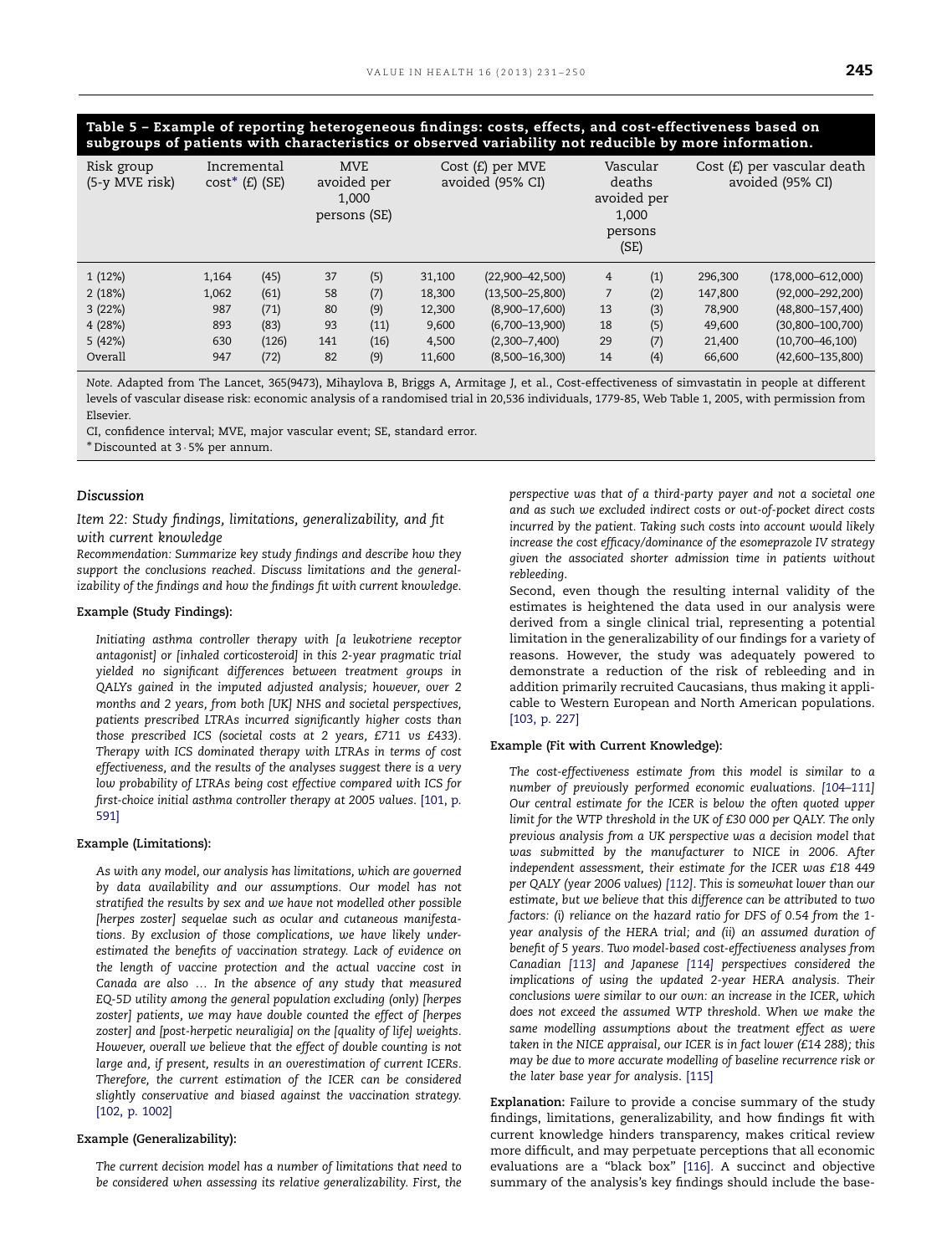case values, mention of the perspective, interventions, and patient population(s). Authors should also indicate the degree and main areas of uncertainty and the main drivers of costeffectiveness and discuss any notable subgroup effects. With respect to limitations, health economic evaluations, particularly model-based analyses, require a number of simplifying assumptions (e.g., model structure) and methodological choices (e.g., perspective, discount rate, choice of comparators, and time horizon). It is important that these assumptions and choices are made explicit to the reader and that their possible effects on the base-case results are fully discussed [\[1\]](#page-16-0).

Economic evaluations are often designed with a particular setting or jurisdiction in mind. This can limit their generalizability to other settings. Indeed, lack of generalizability is a commonly cited barrier to the use of health economic evaluations in decision making [\[117\].](#page-18-0) Authors should discuss the potential applicability of their results to other settings. There are a number of parameters that can limit generalizability, including differences across settings in unit prices and resource use, baseline risk of disease, clinical practice, and availability of health care resources [\[83,](#page-17-0)[118\]](#page-18-0).

Finally, providing comparisons with previous knowledge provides the reader with an understanding and appreciation of potential sources of bias, the major drivers of study results, and what the study adds to the existing literature. It also gives authors an opportunity to explain factors that contribute to discrepant findings.

## **Other**

#### Item 23: Source of funding and support

Recommendation: Describe how the study was funded and the role of the funder in the identification, design, conduct, and reporting of the analysis. Describe other nonmonetary sources of support.

Example: The study was funded by the Medical Research Council, as part of the North West Hub in Trial Methodological Research (NWHTMR). The sponsors of the study had no role in study design, data collection, data analysis, data interpretation, or writing of the report. [\[119\]](#page-19-0)

Explanation: Authors should identify and report all sources of funding for an economic evaluation so that the study's credibility can be assessed. Studies suggest that economic analyses funded by pharmaceutical companies are more likely to report favorable results than studies funded by noncommercial sources [\[120–126\]](#page-19-0). "All sources of funding" includes funds received indirectly, for example, grants to an author's academic institution or to a professional society where they are then used to fund author or staff salaries or research. Any in-kind or other sources of support for the analysis, such as secretarial, statistical, research, or writing assistance, provided by outside sources or by contributors who do not meet criteria for authorship should also be reported. Depending on individual journal policies, sources of funding and contributions of named individuals may be listed in an ''Acknowledgments'' section.

## Item 24: Conflicts of interest

Recommendation: Describe any potential for conflict of interest among study contributors in accordance with journal policy. In the absence of a journal policy, we recommend authors comply with International Committee of Medical Journal Editors' recommendations.

Example: JP and DAH have support from the Medical Research Council for the submitted work; no relationships that might have an interest in the submitted work in the previous three years; no non-financial interests that may be relevant to the submitted work... [\[119\]](#page-19-0)

Explanation: Studies show that authors' financial connections may be associated with the findings of economic evaluations [\[120,122,124–126](#page-19-0)]. Our recommendations for disclosure are modeled on those of the International Committee of Medical Journal Editors [\[127\].](#page-19-0) Authors should report relevant financial and nonfinancial associations with commercial, academic, or other entities that are associated with the work reported in the submitted manuscript. This includes entities that have a general interest in the subject of the work or who may benefit as a result of the work. Relevant financial and nonfinancial associations should also be reported for each author's spouse or children younger than 18 years. Competing interests should be disclosed, even if not specifically required by a journal or publisher.

As a general rule, reporting may be limited to associations within 5 years of the article's publication or to a time period specified by an individual journal's policy. In cases in which associations outside this 5-year window are likely to be deemed relevant by knowledgeable readers, authors should err on the side of more extensive disclosure.

## Concluding Remarks

As the number of published health economic evaluations continues to grow, we believe that standard reporting of methods and findings will be increasingly important to facilitate interpretation and provide a means of comparing studies. We hope the ISPOR CHEERS statement, consisting of recommendations in a 24-item checklist, will be viewed as an effective consolidation and update of previous efforts and serve as a starting point for standard reporting going forward.

We believe that the CHEERS statement represents a considerable expansion relative to previous efforts [\[13](#page-16-0)–[24](#page-16-0)]. The strength of our approach is that it was developed in accordance with current recommendations for the development of reporting guidelines, using an international and multidisciplinary team of editors, and content experts in economic evaluation and reporting. Similar to other widely accepted guideline efforts, we have defined a minimum set of criteria though a modified Delphi technique and have translated these into recommendations, a checklist, and an explanatory document. Unlike some previous reporting guidance for economic evaluation, we have also made every effort to be neutral about the conduct of economic evaluation, allowing analysts the freedom to choose different methods.

There may be some limitations to our approach that deserve mention. First, there is evidence that a different panel composition could lead to different recommendations [\[128\].](#page-19-0) This suggests that a more robust process with a larger Delphi Panel could lead to differences in the final set of recommendations. Some less-common approaches and contexts (e.g., public health, developing countries, and system dynamic models) for conducting cost-effectiveness analysis may not be well represented by the sample of experts. In addition, like many Delphi Panel processes, decisions to reject or accept criteria were based on arbitrary levels of importance. However, the sample used to create the statement is sufficiently knowledgeable of the more common applications of economic evaluation and the rules used to select criteria were created a priori and are consistent with previous efforts.

It will be important to evaluate the effect of implementation of the ISPOR CHEERS statement on reporting in future economic evaluations in a manner similar to other reporting guidelines [\[10\].](#page-16-0) As methods for the conduct of economic evaluation continue to evolve, it will also be important to revisit or extend these recommendations. The author team plans to review the checklist for an update in five years.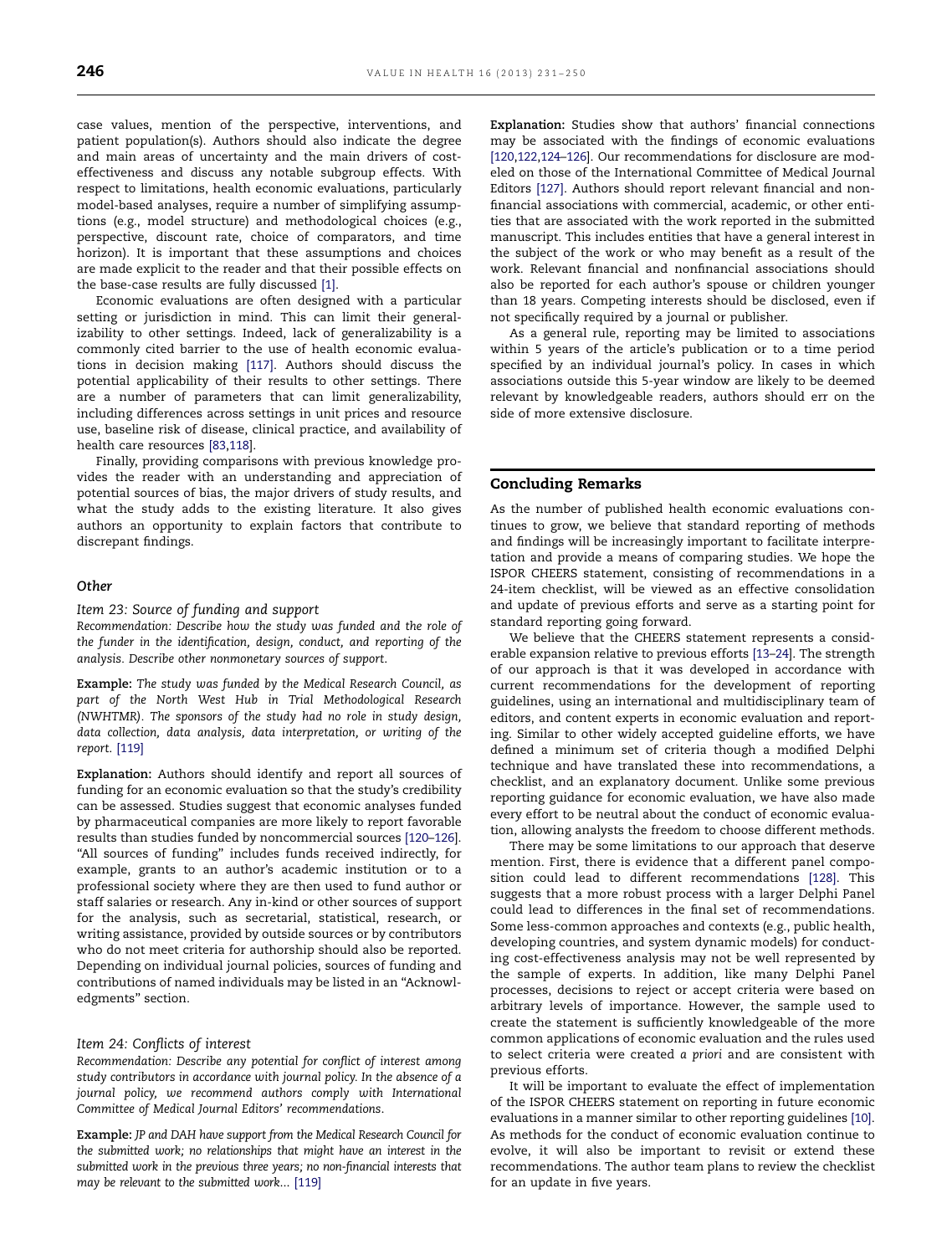## <span id="page-16-0"></span>Acknowledgments

The ISPOR Task Force for Health Economic Evaluation Publication Guidelines acknowledges the support of Elizabeth Molsen. The task force also acknowledges Donna Rindress who provided the initial leadership for this effort.

We thank those who contributed to this task force report through their comments and participation in the Delphi Panel: Steve Beard, Marc Berger, Philip Clarke, John Cook, Doug Coyle, Dawn Craig, Stephanie Earnshaw, Alastair Fisher, Kevin Frick, Alastair Gray, Alan Haycox, Jonathan Karnon, Karen Lee, Eric Lun, Marjukka Mäkelä, Silas Martin, Andrea Manca, Karl Matuszewski, Richard Milne, Cindy Mulrow, Ken Patterson, Andrés Pichon-Riviere, Joseph Pliskin, Jason Roberts, Joan Rovira, Chris Schmid, Rico Schoeler, Paul Scuffham, Hans Severens, Joanna Siegel, Mendel Singer, Baudouin Standaert, Kenneth Stein, Tom Trikalinos, Fernando Antoñanzas, Milton Weinstein, and Richard Willke.

We thank the following reviewers for their helpful comments on earlier drafts of this report: Bhagwan Aggarwal, Jon Kim Andrus, Olatunde Aremu, Mamdouh Ayad, Ali Bonakdar Tehrani, Hélène Chevrou-Séverac, Hsingwen Chung, Doug Coyle, Kristen Downs, Heather Edin, Linda Gore Martin, Richa Goyal, Alastair Gray, Wolfgang Greiner, Trish Groves, Parul Gupta, Rosina Hinojosa, Syed Umer Jan, Manthan Janodia, Chris Jones, Pascal Kaganda, Jonathan Karnon, Edward Kim, Mark Lamotte, Naphaporn Limpiyakorn, Frank Liu, Marjukka Mäkelä, William Malcom, Martin Marciniak, Elena Paola Lanati, K. V. Ramanath, Antonio Ramı´rez de Arellano, Farhan Abdul Rauf, Jinma Ren, Frank Rodino, Joan Rovira, Joerg Ruof, Alesia Sadosky, Yevgeniy Samyshkin, Luciana Scalone, Manpreet Sidhu, Jayne Talmage, Elio Tanaka, Kilgore S. Trout, Thomas Weiss, Abrham Wondimu, Davide Zaganelli, and Hanna Zowall.

Source of financial support: Support for this initiative was provided by the International Society for Pharmacoeconomics and Outcomes Research (ISPOR). All task force members are volunteers.

#### Supplemental Materials

Supplemental material accompanying this article can be found in the online version as a hyperlink at [http://dx.doi.org/10.1016/j.](dx.doi.org/doi:10.1016/j.jval.2013.02.002) [jval.2013.02.002](dx.doi.org/doi:10.1016/j.jval.2013.02.002) or, if a hard copy of article, at www.valueinhealth journal.com/issues (select volume, issue, and article).

#### REFERENCES

- [1] Drummond MF, Sculpher MJ, Torrance G, et al. Methods for the Economic Evaluation of Health Care Programmes. (3rd ed.) New York: Oxford University Press, 2005: 1.
- Anonymous. HEED: Health Economic Evaluations Database. Available from:<http://onlinelibrary.wiley.com/book/10.1002/9780470510933>. [Accessed November 19, 2012].
- [3] Anonymous. Centre for Reviews and Dissemination CRD Database. Available from:<http://www.crd.york.ac.uk/CRDWeb/AboutNHSEED.asp>. [Accessed April 30, 2012].
- [4] Anonymous. CEA Registry Website  $>$  Home Blog. Available from: [https://research.tufts-nemc.org/cear4/.](https://research.tufts-nemc.org/cear4/) [Accessed April 30, 2012].
- Drummond MF, Schwartz JS, Jönsson B, et al. Key principles for the improved conduct of health technology assessments for resource
- allocation decisions. Int J Technol Assess Health Care 2008;24:244–58. Rennie D, Luft HS. Pharmacoeconomic analyses. JAMA 2000;283:2158–60.
- [7] Neumann PJ, Stone PW, Chapman RH, et al. The quality of reporting in published cost-utility analyses, 1976-1997. Ann Intern Med .<br>2000;132:964–72.
- [8] Rosen AB, Greenberg D, Stone PW, et al. Quality of abstracts of papers reporting original cost-effectiveness analyses. Med Decis Making 2005;25:424–8.
- [9] Greenberg D, Rosen AB, Wacht O, et al. A bibliometric review of costeffectiveness analyses in the economic and medical literature: 1976- 2006. Med Decis Making 2010;30:320–7.
- [10] Turner L, Shamseer L, Altman DG, et al. Does use of the CONSORT Statement impact the completeness of reporting of randomised controlled trials published in medical journals? A Cochrane review. Syst Rev 2012;1:60.
- [11] Drummond MF. A reappraisal of economic evaluation of pharmaceuticals: science or marketing? Pharmacoeconomics 1998;14:1–9.
- [12] McGhan WF, Al M, Doshi JA, et al. The ISPOR Good Practices for Quality Improvement of Cost-Effectiveness Research Task Force Report. Value Health 2009;12:1086–99.
- [13] Task Force on Principles for Economic Analysis of Health Care Technology. Economic analysis of health care technology: a report on principles. Ann Intern Med 1995;123:61–70.
- [14] Gold MR. Cost-Effectiveness in Health and Medicine. New York: Oxford University Press, 1996.
- [15] Drummond MF, Jefferson TO. Guidelines for authors and peer reviewers of economic submissions to the BMJ. BMJ 1996;313:275–83.
- [16] Siegel JE, Weinstein MC, Russell LB, Gold MR. Recommendations for reporting cost-effectiveness analyses. Panel on Cost-Effectiveness in Health and Medicine. JAMA 1996;276:1339–41.
- [17] Nuijten C, Pronk MH, Brorens MJA, et al. Reporting format for economic evaluation, part II: focus on modelling studies. Pharmacoeconomics 1998;14:259–68.
- [18] Vintzileos AM, Beazoglou T. Design, execution, interpretation, and reporting of economic evaluation studies in obstetrics. Am J Obstet Gynecol 2004;191:1070–6.
- [19] Drummond M, Manca A, Sculpher M. Increasing the generalizability of economic evaluations: recommendations for the design, analysis, and reporting of studies. Int J Technol Assess Health Care 2005;21:165–71.
- [20] Ramsey S, Willke R, Briggs A, et al. Good research practices for costeffectiveness analysis alongside clinical trials: The ISPOR RCT-CEA Task Force Report. Value Health 2005;8:521–33.
- [21] Goetghebeur M, Wagner M, Khoury H, et al. Evidence and Value: Impact on DEcisionMaking–the EVIDEM framework and potential applications. BMC Health Serv Rev 2008;8:270.
- [22] Davis JC, Robertson MC, Comans T, Scuffham PA. Guidelines for conducting and reporting economic evaluation of fall prevention strategies. Osteoporos Int 2010;22:2449–59.
- [23] Petrou S, Gray A. Economic evaluation alongside randomised controlled trials: design, conduct, analysis, and reporting. BMJ 2011;342:1756–833.
- [24] Petrou S, Gray A. Economic evaluation using decision analytical modelling: design, conduct, analysis, and reporting. BMJ 2011;342:d1766.
- [25] Walker D., Wilson R., Sharma R., et al. Best Practices for Conducting Economic Evaluations in Health Care: A Systematic Review of Quality Assessment Tools. Rockville, MD: Agency for Healthcare Research and Quality, 2012. Available from: [http://www.ncbi.nlm.nih.gov/books/](http://www.ncbi.nlm.nih.gov/books/NBK114545/) [NBK114545/](http://www.ncbi.nlm.nih.gov/books/NBK114545/). [Accessed November 29, 2012].
- [26] Moher D, Schulz KF, Simera I, Altman DG. Guidance for developers of health research reporting guidelines. PLoS Med 2010;7:e1000217.
- [27] Schulz K.F., Altman D.G., Moher D. CONSORT 2010 Statement: updated guidelines for reporting parallel group randomized trials. Open Med 2010;4:e60–8.
- [28] Moher D, Liberati A, Tetzlaff J, Altman DG. Preferred reporting items for systematic reviews and meta-analyses: the PRISMA Statement. Open Med 2009;3:e123–30.
- [29] Vandenbroucke JP, Von Elm E, Altman DG, et al. Strengthening the Reporting of Observational Studies in Epidemiology (STROBE): explanation and elaboration. PLoS Med 2007;4:e297.
- [30] Moher D, Weeks L, Ocampo M, et al. Describing reporting guidelines for health research: a systematic review. J Clin Epi 2011;64:718–42.
- [31] Oddershede L, Andreasen JJ, Brocki BC, Ehlers L. Economic evaluation of endoscopic versus open vein harvest for coronary artery bypass grafting. Ann Thorac Surg 2012;93:1174–80.
- [32] Jinha AE. Article 50 million: an estimate of the number of scholarly articles in existence. Learned Publ 2010;23:258–63.
- [33] Glanville J, Paisley S. Identifying economic evaluations for health technology assessment. Int J Technol Assess Health Care 2010;26:436–40.
- [34] Nayak S, Roberts MS, Greenspan SL. Cost-effectiveness of different screening strategies for osteoporosis in postmenopausal women. Ann Intern Med 2011;155:751.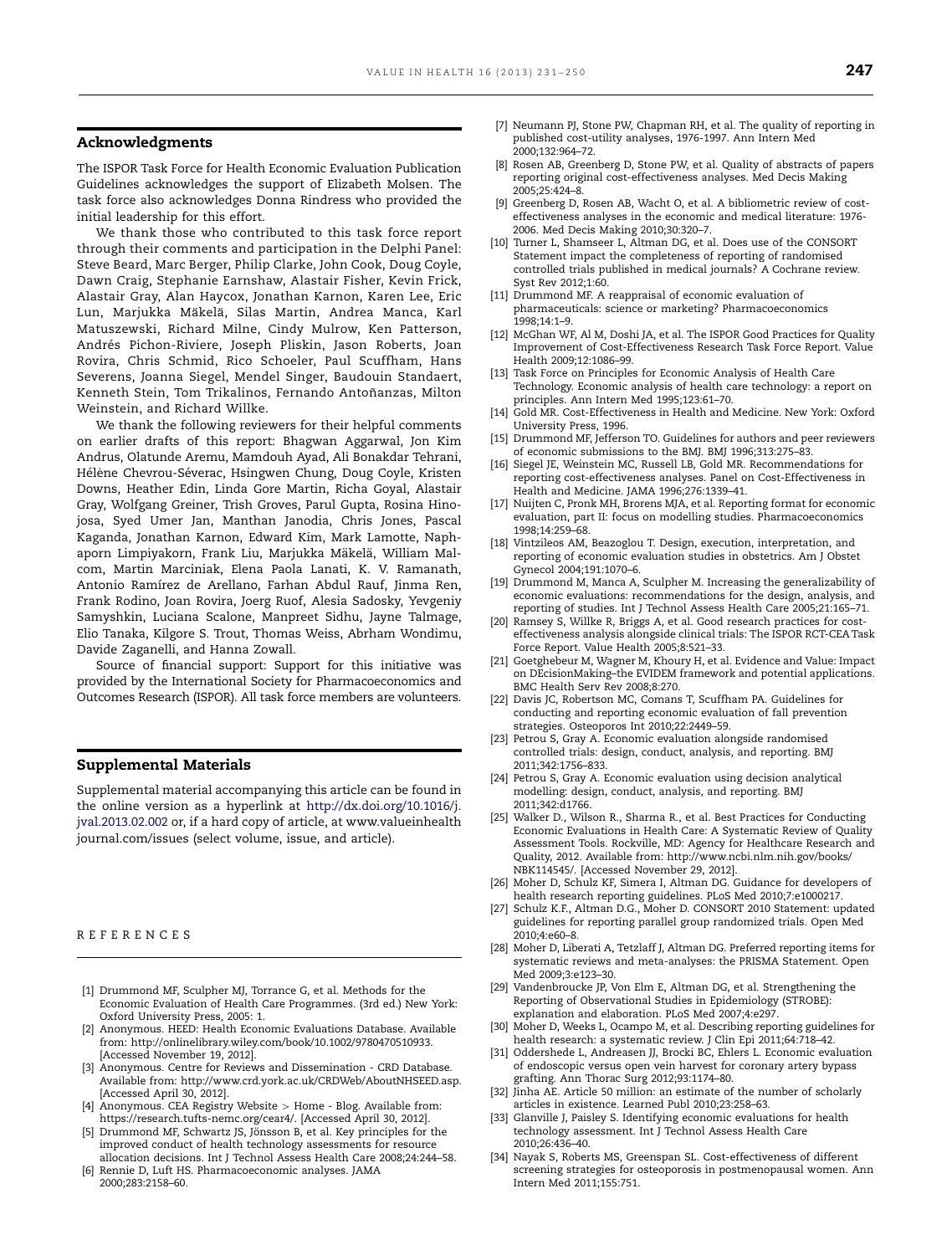- <span id="page-17-0"></span>[35] Taddio A, Pain T, Fassos FF, et al. Quality of nonstructured and structured abstracts of original research articles in the British Medical Journal, the Canadian Medical Association Journal and the Journal of the American Medical Association. CMAJ 1994;150:1611–5.
- [36] Hartley J. Current findings from research, on structured abstracts. J Med Libr Assoc 2004;92:368–71.
- [37] Gotzsche PC. Believability of relative risks and odds ratios in abstracts: cross sectional study. BMJ 2006;333:231B–4B.
- [38] Harris AHS, Standard S, Brunning JL, et al. The accuracy of abstracts in psychology journals. J Psychol 2002;136:141–8.
- [39] Pitkin RM, Branagan MA, Burmeister LF. Accuracy of data in abstracts of
- published research articles. JAMA 1999;281:1110–1. [40] Ward LG, Kendrach MG, Price SO. Accuracy of abstracts for original research articles in pharmacy journals. Ann Pharmacother 2004;38:1173–7.
- [41] Petrou S, Dakin H, Abangma G, et al. Cost–utility analysis of topical intranasal steroids for otitis media with effusion based on evidence from the GNOME Trial. Value Health 2010;13:543–51.
- [42] Mihaylova B, Briggs A, Armitage J, et al. Lifetime cost effectiveness of simvastatin in a range of risk groups and age groups derived from a randomised trial of 20,536 people. BMJ 2006;333:1145.
- [43] Coyle D, Buxton MJ, O'Brien BJ. Stratified cost-effectiveness analysis: a framework for establishing efficient limited use criteria. Health Econ 2003;12:421–7.
- [44] Assmann SF, Pocock SJ, Enos LE, Kasten LE. Subgroup analysis and other (mis)uses of baseline data in clinical trials. Lancet 2000;355:1064–9.
- [45] Pocock SJ, Hughes MD, Lee RJ. Statistical problems in the reporting of clinical trials: a survey of three medical journals. N Engl J Med 1987;317:426–32.
- [46] Hernández AV, Boersma E, Murray GD, et al. Subgroup analyses in therapeutic cardiovascular clinical trials: are most of them misleading? Am Heart J 2006;151:257–64.
- [47] Gabler NB, Duan N, Liao D, et al. Dealing with heterogeneity of treatment effects: is the literature up to the challenge? Trials 2009;10:43.
- [48] Lagakos SW. The challenge of subgroup analyses-reporting without distorting. N Engl J Med 2006;354:1667–9.
- [49] Brookes ST, Whitley E, Peters TJ, et al. Subgroup analyses in randomised controlled trials: quantifying the risks of false-positives and false-negatives. Health Technol Assess 2001;5:1–56.
- [50] Sun X, Briel M, Walter SD, Guyatt GH. Is a subgroup effect believable? Updating criteria to evaluate the credibility of subgroup analyses. BMJ 2010;340:c117.
- [51] Cobiac LJ, Vos T, Barendregt JJ. Cost-effectiveness of interventions to promote physical activity: a modelling study. PLoS Med 2009;6:e1000110.
- [52] Bass EB, Pitt HA, Lillemoe KD. Cost-effectiveness of laparoscopic cholecystectomy versus open cholecystectomy. Am J Surg 1993;165:466–71.
- [53] Rozenbaum MH, Sanders EAM, Van Hoek AJ, et al. Cost effectiveness of pneumococcal vaccination among Dutch infants: economic analysis of the seven valent pneumococcal conjugated vaccine and forecast for the 10 valent and 13 valent vaccines. BMJ 2010;340:c2509.
- [54] Sculpher MJ, Claxton K, Drummond M, McCabe C. Whether trial-based economic evaluation for health care decision making? Health Econ 2006;15:677–87.
- [55] Roberts TE, Tsourapas A, Middleton LJ, et al. Hysterectomy, endometrial ablation, and levonorgestrel releasing intrauterine system (Mirena) for treatment of heavy menstrual bleeding: cost effectiveness analysis. BMJ 2011;342:d2202.
- [56] Pitman R, Fisman D, Zaric GS, et al. Dynamic transmission modeling: a report of the ISPOR-SMDM Modeling Good Research Practices Task Force-5. Value Health 2012;15:828–34.
- [57] Vanni T, Mendes Luz P, Foss A, et al. Economic modelling assessment of the HPV quadrivalent vaccine in Brazil: a dynamic individual-based approach. Vaccine 2012;30:4866–71.
- [58] Claxton K, Paulden M, Gravelle H, et al. Discounting and decision making in the economic evaluation of health-care technologies. Health Econ 2011;20:2–15.
- [59] Westra TA, Parouty M, Brouwer WB, et al. On discounting of health gains from human papillomavirus vaccination: effects of different approaches. Value Health 2012;15:562–7.
- [60] Mitchell MD, Hong JA, Lee BY, et al. Systematic review and cost-benefit analysis of radial artery access for coronary angiography and intervention. Circulation 2012;5:454–62.
- [61] Altman D, Carroli G, Duley L, et al. Do women with pre-eclampsia, and their babies, benefit from magnesium sulphate? The Magpie Trial: a randomised placebo-controlled trial. Lancet 2002;359:1877–90: Cited by: Simon J, Gray A, Duley L. Cost-effectiveness of prophylactic magnesium sulphate for 9996 women with pre-eclampsia from 33 countries: economic evaluation of the Magpie Trial. BJOG 2006;113:144–51..
- [62] Simon J, Gray A, Duley L. Cost-effectiveness of prophylactic magnesium sulphate for 9996 women with pre-eclampsia from 33 countries: economic evaluation of the Magpie Trial. BJOG 2006;113:144–51.
- [63] Colbourn T, Asseburg C, Bojke L, et al. Prenatal screening and treatment strategies to prevent group B streptococcal and other bacterial infections in early infancy: cost-effectiveness and expected value of information analyses. Health Technol Assess 2007;11:1–226: iii. Cited by: Colbourn TE, Asseburg C, Bojke L, et al. Preventive strategies for group B streptococcal and other bacterial infections in early infancy: cost effectiveness and value of information analyses. BMJ 2007;335:655..
- [64] Hasselblad V, McCrory DC. Meta-analytic tools for medical decision making: a practical guide. Med Decis Making 1995;15:81–96: Cited by: Colbourn TE, Asseburg C, Bojke L, et al. Preventive strategies for group B streptococcal and other bacterial infections in early infancy: cost effectiveness and value of information analyses. BMJ 2007;335:655..
- [65] Ades AE, Sutton AJ. Multiparameter evidence synthesis in epidemiology and medical decision-making: current approaches. J Royal Stat Soc A (Stat Soc) 2006;169:5–35: Cited by: Colbourn TE, Asseburg C, Bojke L, et al. Preventive strategies for group B streptococcal and other bacterial infections in early infancy: cost effectiveness and value of information analyses. BMJ 2007;335:655..
- [66] Colbourn TE, Asseburg C, Bojke L, et al. Preventive strategies for group B streptococcal and other bacterial infections in early infancy: cost effectiveness and value of information analyses. BMJ 2007;335:655.
- [67] Von Elm E, Altman DG, Egger M, et al. The Strengthening the Reporting of Observational Studies in Epidemiology (STROBE) statement: guidelines for reporting observational studies. Epidemiology 2007;18:800–4.
- [68] Dolan P, Gudex C, Kind P, Williams A. The time trade-off method: results from a general population study. Health Econ 1996;5:141–54: Cited by: Rivero-Arias O, Campbell H, Gray A, et al. Surgical stabilisation of the spine compared with a programme of intensive rehabilitation for the management of patients with chronic low back pain: cost utility analysis based on a randomised controlled trial. BMJ 2005;330:1239..
- [69] Rivero-Arias O, Campbell H, Gray A, et al. Surgical stabilisation of the spine compared with a programme of intensive rehabilitation for the management of patients with chronic low back pain: cost utility analysis based on a randomised controlled trial. BMJ 2005;330:1239.
- [70] Brazier J, Roberts J, Deverill M. The estimation of a preference-based measure of health from the SF-36. J Health Econ 2002;21:271–92.
- [71] Torrance GW, Furlong W, Feeny D, et al. Multi-attribute preference functions: health utilities index. Pharmacoeconomics 1995;7:503.
- Brooks R. EuroQol: the current state of play. Health Policy 1996;37:53-72. [73] Calvert M, Blazeby J, Revicki D, et al. Reporting quality of life in clinical
- trials: a CONSORT extension. Lancet 2011;378:1684–5. [74] Epstein D, Bojke L, Sculpher MJ. Laparoscopic fundoplication compared
- with medical management for gastro-oesophageal reflux disease: cost effectiveness study. BMJ 2009;339:b2576.
- [75] Hay JW, Smeeding J, Carroll NV, et al. Good research practices for measuring drug costs in cost effectiveness analyses: issues and recommendations: the ISPOR Drug Cost Task Force Report—part I. Value Health 2010;13:3–7.
- [76] Garrison LP, Mansley EC, Abbott TA, et al. Good research practices for measuring drug costs in cost-effectiveness analyses: a societal perspective: the ISPOR Drug Cost Task Force Report—part II. Value Health 2010;13:8–13.
- [77] Mansley EC, Carroll NV, Chen KS, et al. Good research practices for measuring drug costs in cost-effectiveness analyses: a managed care perspective: the ISPOR Drug Cost Task Force Report—part III. Value Health 2010;13:14–7.
- [78] Mullins CD, Seal B, Seoane-Vazquez E, et al. Good research practices for measuring drug costs in cost-effectiveness analyses: Medicare, Medicaid and other US government payers perspectives: the ISPOR Drug Cost Task Force Report—part IV. Value Health 2010;13:18–24.
- [79] Mycka JM, Dellamano R, Kolassa EM, et al. Good research practices for measuring drug costs in cost-effectiveness analyses: an industry perspective: the ISPOR Drug Cost Task Force Report—part V. Value Health 2009;13:25–7.
- [80] Shi L, Hodges M, Drummond M, et al. Good research practices for measuring drug costs in cost-effectiveness analyses: an international perspective: the ISPOR Drug Cost Task Force Report—part VI. Value Health 2010;13:28–33.
- [81] Barbieri M, Drummond M, Willke R, et al. Variability of costeffectiveness estimates for pharmaceuticals in Western Europe: lessons for inferring generalizability. Value Health 2005;8:10–23.
- [82] Shemilt I, Thomas J, Morciano M. A web-based tool for adjusting costs to a specific target currency and price year. Evid Policy 2010;6:51–9.
- [83] Drummond M, Barbieri M, Cook J, et al. Transferability of economic evaluations across jurisdictions: ISPOR Good Research Practices Task Force report. Value Health 2009;12:409–18.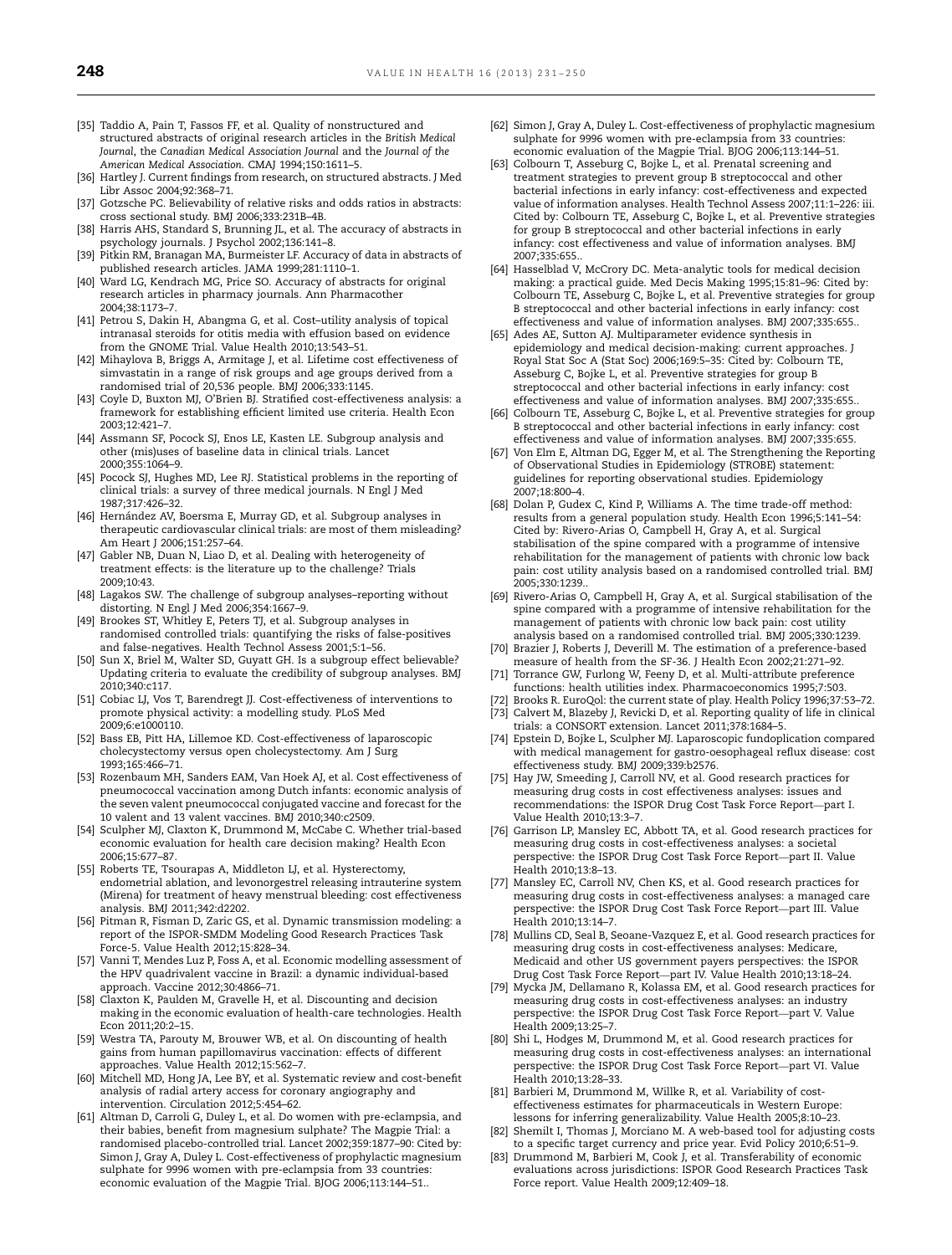- <span id="page-18-0"></span>[84] Hoyle M, Rogers G, Moxham T, et al. Cost-effectiveness of dasatinib and nilotinib for imatinib-resistant or -intolerant chronic phase chronic myeloid leukemia. Value Health 2011.
- [85] Smith KJ, Cook RL, Roberts MS. Time from sexually transmitted infection acquisition to pelvic inflammatory disease development: influence on the cost-effectiveness of different screening intervals. Value Health 2007;10:358–66.
- [86] Brennan A, Chick SE, Davies R. A taxonomy of model structures for economic evaluation of health technologies. Health Econ 2006;15:1295–310.
- [87] Stahl JE. Modelling methods for pharmacoeconomics and health technology assessment: an overview and guide. Pharmacoeconomics 2008;26:131–48.
- [88] Sculpher M, Fenwick E, Claxton K. Assessing quality in decision analytic cost-effectiveness models: a suggested framework and example of application. Pharmacoeconomics 2000;17:461–77.
- [89] Bell C, Graham J, Earnshaw S, et al. Cost-effectiveness of four immunomodulatory therapies for relapsing-remitting multiple sclerosis: a Markov model based on long-term clinical data. J Manag Care Pharm 2007;13:245.
- [90] Schulman KA, Stadtmauer EA, Reed SD, et al. Economic analysis of conventional-dose chemotherapy compared with high-dose chemotherapy plus autologous hematopoietic stem-cell transplantation for metastatic breast cancer. Bone Marrow Transplant 2003;31:205–10.
- [91] Mihaylova B, Briggs A, Armitage J, et al. Cost-effectiveness of simvastatin in people at different levels of vascular disease risk: economic analysis of a randomised trial in 20,536 individuals. Lancet 2005;365:1779–85.
- [92] Bojke L, Hornby E, Sculpher M. A comparison of the cost effectiveness of pharmacotherapy or surgery (laparoscopic fundoplication) in the treatment of GORD. Pharmacoeconomics 2007;25:829–41.
- [93] Department of Health. National Schedule of Reference Costs 2006-07 for NHS Trusts. London: Department of Health, 2008: Cited by: Epstein D, Bojke L, Sculpher MJ. Laparoscopic fundoplication compared with medical management for gastro-oesophageal reflux disease: cost effectiveness study. BMJ 2009;339:b2576..
- [94] Curtis L, Netten A. Unit Costs of Health and Social Care 2008. Canterbury: University of Kent, 2008: Cited by: Epstein D, Bojke L, Sculpher MJ. Laparoscopic fundoplication compared with medical management for gastro-oesophageal reflux disease: cost effectiveness study. BMJ 2009;339:b2576..
- [95] British Medical Association and the Royal Pharmaceutical Society of Great Britain. British National Formulary 57. London: British Medical Association and the Royal Pharmaceutical Society of Great Britain, 2009: Cited by: Epstein D, Bojke L, Sculpher MJ. Laparoscopic fundoplication compared with medical management for gastrooesophageal reflux disease: cost effectiveness study. BMJ 2009;339:b2576..
- [96] Grant A, Wileman S, Ramsay C, et al. The effectiveness and costeffectiveness of minimal access surgery amongst people with gastrooesophageal reflux disease - a UK collaborative study. The REFLUX trial. Health Technol Assess 2008;12:1–181: iii–iv. Cited by: Epstein D, Bojke L, Sculpher MJ. Laparoscopic fundoplication compared with medical management for gastro-oesophageal reflux disease: cost effectiveness study. BMJ 2009;339:b2576..
- [97] Reynolds MR, Magnuson EA, Wang K, et al. Cost-effectiveness of transcatheter aortic valve replacement compared with standard care among inoperable patients with severe aortic stenosis: clinical perspective results from the Placement of Aortic Transcatheter Valves (PARTNER) trial (cohort B). Circulation 2012;125:1102–9.
- [98] Briggs AH, Lozano-Ortega G, Spencer S, et al. Estimating the costeffectiveness of fluticasone propionate for treating chronic obstructive pulmonary disease in the presence of missing data. Value Health 2006;9:227–35.
- [99] Moore SG, Shenoy PJ, Fanucchi L, et al. Cost-effectiveness of MRI compared to mammography for breast cancer screening in a high risk population. BMC Health Serv Res 2009;9:9.
- [100] Gray AM, Clarke PM, Wolstenholme J, Wordsworth S. Applied Methods of Cost-effectiveness Analysis in Healthcare. New York: Oxford University Press, 2010.
- [101] Wilson EC, Sims EJ, Musgrave SD, et al. Cost effectiveness of leukotriene receptor antagonists versus inhaled corticosteroids for initial asthma controller therapy: a pragmatic trial. Pharmacoeconomics 2010;28:585–95.
- [102] Najafzadeh M, Marra CA, Galanis E, Patrick DM. Cost effectiveness of herpes zoster vaccine in Canada. Pharmacoeconomics 2009;27:991–1004.
- [103] Barkun AN, Adam V, Sung JJ, et al. Cost effectiveness of high-dose intravenous esomeprazole for peptic ulcer bleeding. Pharmacoeconomics 2010;28:217–30.
- [104] Norum J, Olsen JA, Wist EA, L½nning PE. Trastuzumab in adjuvant breast cancer therapy: a model-based cost-effectiveness analysis. Acta

Oncol 2007;46:153–64: Cited by: Hall PS, Hulme C, McCabe C, et al. Updated cost-effectiveness analysis of trastuzumab for early breast cancer: a UK perspective considering duration of benefit, long-term toxicity and pattern of recurrence. Pharmacoeconomics 2011;29:415–32..

- [105] Neyt M, Huybrechts M, Hulstaert F, et al. Trastuzumab in early stage breast cancer: a cost-effectiveness analysis for Belgium. Health Policy 2008;87:146–59: Cited by: Hall PS, Hulme C, McCabe C, et al. Updated cost-effectiveness analysis of trastuzumab for early breast cancer: a UK perspective considering duration of benefit, long-term toxicity and pattern of recurrence. Pharmacoeconomics 2011;29:415–32..
- [106] Millar JA, Millward MJ. Cost effectiveness of trastuzumab in the adjuvant treatment of early breast cancer: a lifetime model. Pharmacoeconomics 2007;25:429-42: Cited by: Hall PS, Hulme C, McCabe C, et al. Updated cost-effectiveness analysis of trastuzumab for early breast cancer: a UK perspective considering duration of benefit, long-term toxicity and pattern of recurrence. Pharmacoeconomics 2011;29:415–32..
- [107] Lidgren M, Jönsson B, Rehnberg C, et al. Cost-effectiveness of HER2 testing and 1-year adjuvant trastuzumab therapy for early breast cancer. Ann Oncol 2008;19:487–95: Cited by: Hall PS, Hulme C, McCabe C, et al. Updated cost-effectiveness analysis of trastuzumab for early breast cancer: a UK perspective considering duration of benefit, long-term toxicity and pattern of recurrence. Pharmacoeconomics 2011;29:415–32..
- [108] Liberato NL, Marchetti M, Barosi G. Cost effectiveness of adjuvant trastuzumab in human epidermal growth factor receptor 2-positive breast cancer. J Clin Oncol 2007;25:625–33: Cited by: Hall PS, Hulme C, McCabe C, et al. Updated cost-effectiveness analysis of trastuzumab for early breast cancer: a UK perspective considering duration of benefit, long-term toxicity and pattern of recurrence. Pharmacoeconomics 2011;29:415–32..
- [109] Kurian AW, Thompson RN, Gaw AF, et al. A cost-effectiveness analysis of adjuvant trastuzumab regimens in early HER2/neu-positive breast cancer. J Clin Oncol 2007;25:634–41: Cited by: Hall PS, Hulme C, McCabe C, et al. Updated cost-effectiveness analysis of trastuzumab for early breast cancer: a UK perspective considering duration of benefit, long-term toxicity and pattern of recurrence. Pharmacoeconomics 2011;29:415–32..
- [110] Garrison LP Jr, Lubeck D, Lalla D, et al. Cost-effectiveness analysis of trastuzumab in the adjuvant setting for treatment of HER2-positive breast cancer. Cancer 2007;110:489–98: Cited by: Hall PS, Hulme C, McCabe C, et al. Updated cost-effectiveness analysis of trastuzumab for early breast cancer: a UK perspective considering duration of benefit, long-term toxicity and pattern of recurrence. Pharmacoeconomics 2011;29:415–32..
- [111] Dedes KJ, Szucs TD, Imesch P, et al. Cost-effectiveness of trastuzumab in the adjuvant treatment of early breast cancer: a model-based analysis of the HERA and FinHer trial. Ann Oncol 2007;18:1493–9: Cited by: Hall PS, Hulme C, McCabe C, et al. Updated cost-effectiveness analysis of trastuzumab for early breast cancer: a UK perspective considering duration of benefit, long-term toxicity and pattern of recurrence. Pharmacoeconomics 2011;29:415–32..
- [112] Ward S, Pilgrim H, Hind D. Trastuzumab for the treatment of primary breast cancer in HER2-positive women: a single technology appraisal. Health Technol Assess 2009;13:1–6: Cited by: Hall PS, Hulme C, McCabe C, et al. Updated cost-effectiveness analysis of trastuzumab for early breast cancer: a UK perspective considering duration of benefit, long-term toxicity and pattern of recurrence. Pharmacoeconomics 2011;29:415–32..
- [113] Skedgel C, Rayson D, Younis T. The cost-utility of sequential adjuvant trastuzumab in women with Her2/Neu-positive breast cancer: an analysis based on updated results from the HERA Trial. Value Health 2009;12:641–8: Cited by: Hall PS, Hulme C, McCabe C, et al. Updated cost-effectiveness analysis of trastuzumab for early breast cancer: a UK perspective considering duration of benefit, long-term toxicity and pattern of recurrence. Pharmacoeconomics 2011;29:415–32..
- [114] Shiroiwa T, Fukuda T, Shimozuma K, et al. The model-based costeffectiveness analysis of 1-year adjuvant trastuzumab treatment: based on 2-year follow-up HERA trial data. Breast Cancer Res Treat 2008;109:559–66: Cited by: Hall PS, Hulme C, McCabe C, et al. Updated cost-effectiveness analysis of trastuzumab for early breast cancer: a UK perspective considering duration of benefit, long-term toxicity and pattern of recurrence. Pharmacoeconomics 2011;29:415–32..
- [115] Hall PS, Hulme C, McCabe C, et al. Updated cost-effectiveness analysis of trastuzumab for early breast cancer: a UK perspective considering duration of benefit, long-term toxicity and pattern of recurrence. Pharmacoeconomics 2011;29:415–32.
- [116] John-Baptiste AA, Bell C. A glimpse into the black box of costeffectiveness analyses. CMAJ 2011;183:E307–8.
- [117] Erntoft S. Pharmaceutical priority setting and the use of health economic evaluations: a systematic literature review. Value Health 2011;14:587–99.
- [118] Boulenger S, Nixon J, Drummond M, et al. Can economic evaluations be made more transferable? Eur J Health Econ 2005;6:334–46.